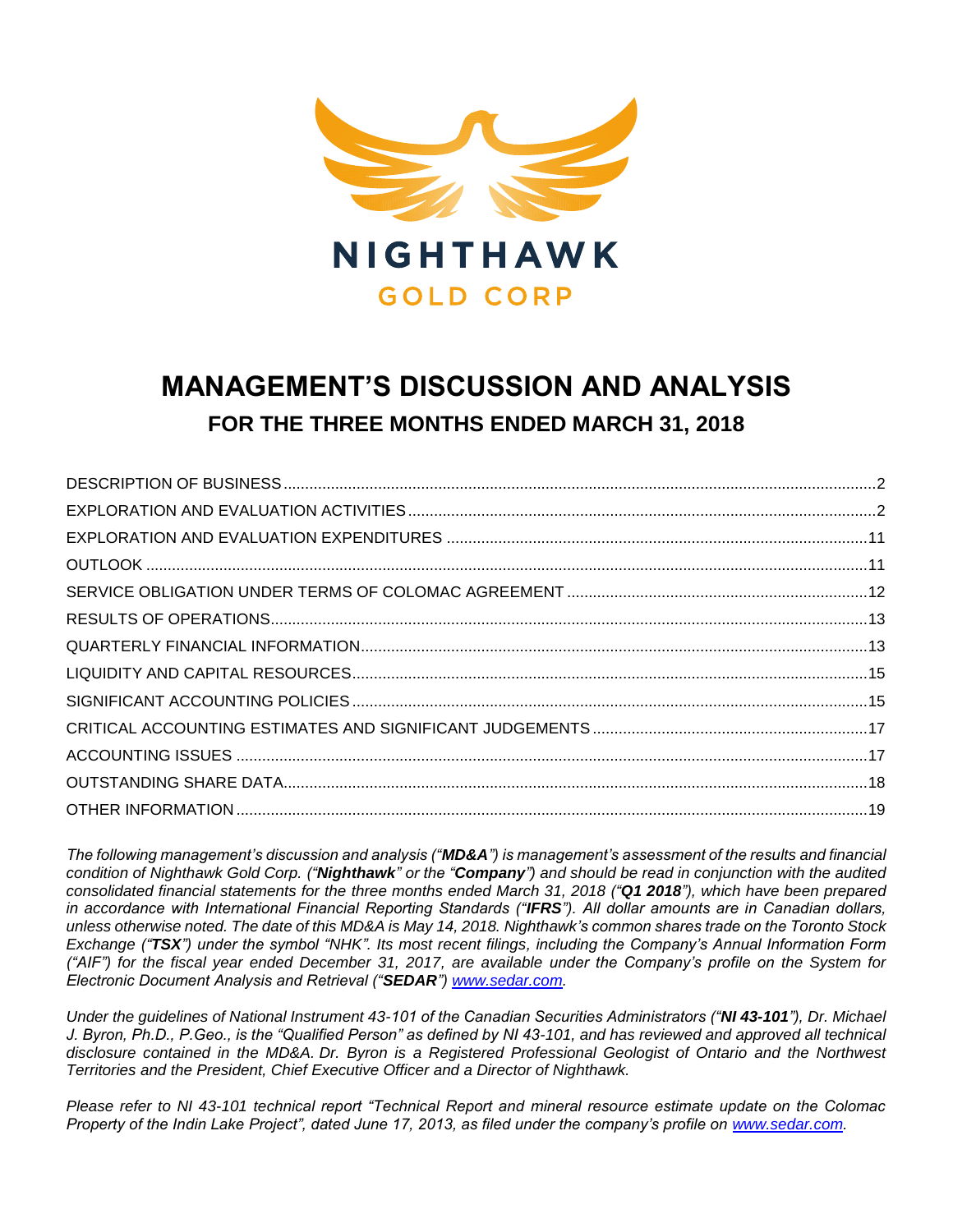

## **1. DESCRIPTION OF BUSINESS**

Nighthawk is a Canadian-based gold exploration company focused on advancing the Colomac Gold Project, and testing other highly prospective regional targets within its 100% owned Indin Lake Gold Property located in the Northwest Territories ("**NWT**"), Canada. Nighthawk controls 90% of the Indin Lake gold camp, encompassing a total land package of 222,203 acres or 899 square kilometres ("**km**") within the Indin Lake Greenstone Belt, located approximately 200 km north of Yellowknife, Northwest Territories.

Since its incorporation, mineral exploration activities have been Nighthawk's sole business and the Company has not conducted any revenue generating operations to date. As at March 31, 2018, Nighthawk had working capital of \$25.1 million (including cash of \$25.2 million), exploration and evaluation assets of \$54.9 million, restricted cash of \$4.5 million, and long-term liabilities, which primarily consisted of a deferred income tax liability of \$4.5 million, a provision for service obligation of \$3.0 million, and a flow-through share premium liability of \$2.1 million. The Company's flow-through expenditure commitment of \$8.5 million at March 31, 2018 is to be expended by December 31, 2018.

# **2. EXPLORATION AND EVALUATION ACTIVITIES**

#### *INDIN LAKE GOLD PROPERTY*

The Indin Lake Gold Property is located within a historic gold camp which has been largely ignored for almost twentyfive years, rendering it vastly underexplored with numerous untested prospective targets. Several gold deposits and showings lie within the property, the most significant being the Colomac Gold Project ("**Colomac**") a former producing open pit gold mine, which was acquired by Nighthawk in January 2012 (see Section 2.1 – Acquisitions).

Nighthawk has significantly expanded the number of gold exploration targets within its Indin Lake Gold Property that lies along the West Bay – Indin Lake Fault Zone, a regional structure that extends over 200 km from the shores of Great Slave Lake to areas north of the Indin Lake Greenstone Belt. This fault zone contains the historical Giant and Con gold mines (historical production of approximately 13 million ounces of gold ("**oz Au"**) to the south and Colomac (historic production of 527,908 oz Au) within its northern extent. The Company believes this structure has played a major role in the development and localization of the gold mineralization; much the same role as that of other large regional fault zones, such as the Destor-Porcupine Fault's influence on gold deposit formation within the Timmins gold camp. The Indin Lake Greenstone Belt remains one of the few underexplored historic Archean gold camps in Canada. See Figure 1 below for a map of Nighthawk's Indin Lake Gold Property.

#### *2.1 Acquisitions*

In August 2008, Nighthawk acquired 6 mining leases and 6 mining claims within the Indin Lake Greenstone Belt known as the Damoti Lake Gold Property ("**Damoti**"), subject to an existing 2% net smelter royalty.

Under agreements dated in January 2011, and as amended in April 2013, the Company acquired a 100% interest in 15 mining leases and 3 mining claims located within the Indin Lake Greenstone Belt (the "**Indin Lake Claims/Leases**"), subject to existing net smelter royalties on certain claims ranging from 2% to 5%, for payments totalling \$0.73 million.

In January and April 2011, the Company staked 107 additional mining claims in the Indin Lake Greenstone Belt thereby linking Damoti with the Indin Lake Claims/Leases and consolidating much of the Indin Lake Gold camp to form the Indin Lake Gold Property.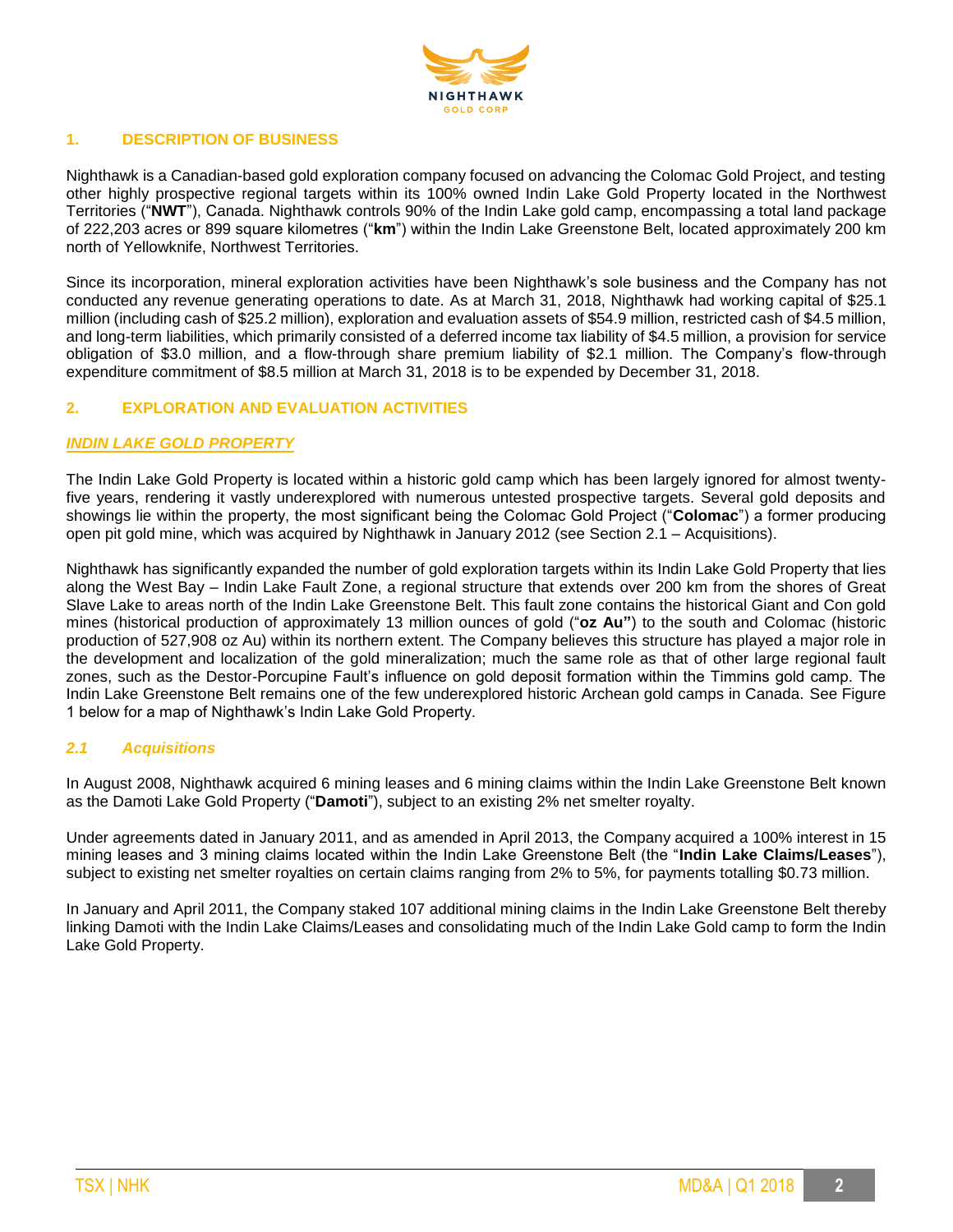

*Figure 1 Indin Lake Gold Property*



#### *Acquisition of Colomac*

On January 26, 2012, the Company completed an agreement (the "**Colomac Agreement**") to acquire 100% of the mineral claims and leases of the former producing Colomac Gold Mine and surrounding mineral leases from Aboriginal Affairs and Northern Development Canada ("**AANDC**"). Colomac lies within the central portion of Nighthawk's 222,203 acre Indin Lake Gold Property.

As consideration for Colomac, Nighthawk committed to perform reclamation services on three other sites within the Indin Lake Gold Property land package which are the responsibility of AANDC, being the Diversified, Chalco Lake, and Spider Lake sites. The obligation for the reclamation services being carried out on behalf of AANDC totals a maximum of \$5.0 million. Upon closing, security in the form of letters of credit totalling \$5.0 million (\$3.0 million for the Diversified site, \$1.0 million for the Chalco Lake site and \$1.0 million for the Spider Lake site) were posted in favour of AANDC (collectively, the "**Colomac LOC's**") to secure the obligation to perform the services for each site. The Colomac LOC's are secured by guaranteed investment certificates at a Canadian chartered bank for the same amounts (the "**Colomac GIC's**"). The Company did not assume the reclamation liabilities of these three sites and is not responsible for any historical environmental liabilities associated with Colomac. Upon completion of the reclamation services to the satisfaction of an independent third-party engineer, the Colomac LOC's with respect to each site will be released and the hold restriction on the related Colomac GIC will be eliminated. At any time, the Company may terminate the liability relating to this service obligation, but consequently would relinquish the related Colomac GIC still held as security against the Colomac LOC's at that time. See Section 6 – Service Obligation Under Terms of Colomac Agreement for further details. In March 2013, the reclamation activities at the Chalco Lake site were completed as the approval of the third-party engineer was obtained. Thus, the Colomac LOC with respect to the Chalco Lake site was released and the hold restriction on \$1.0 million was eliminated.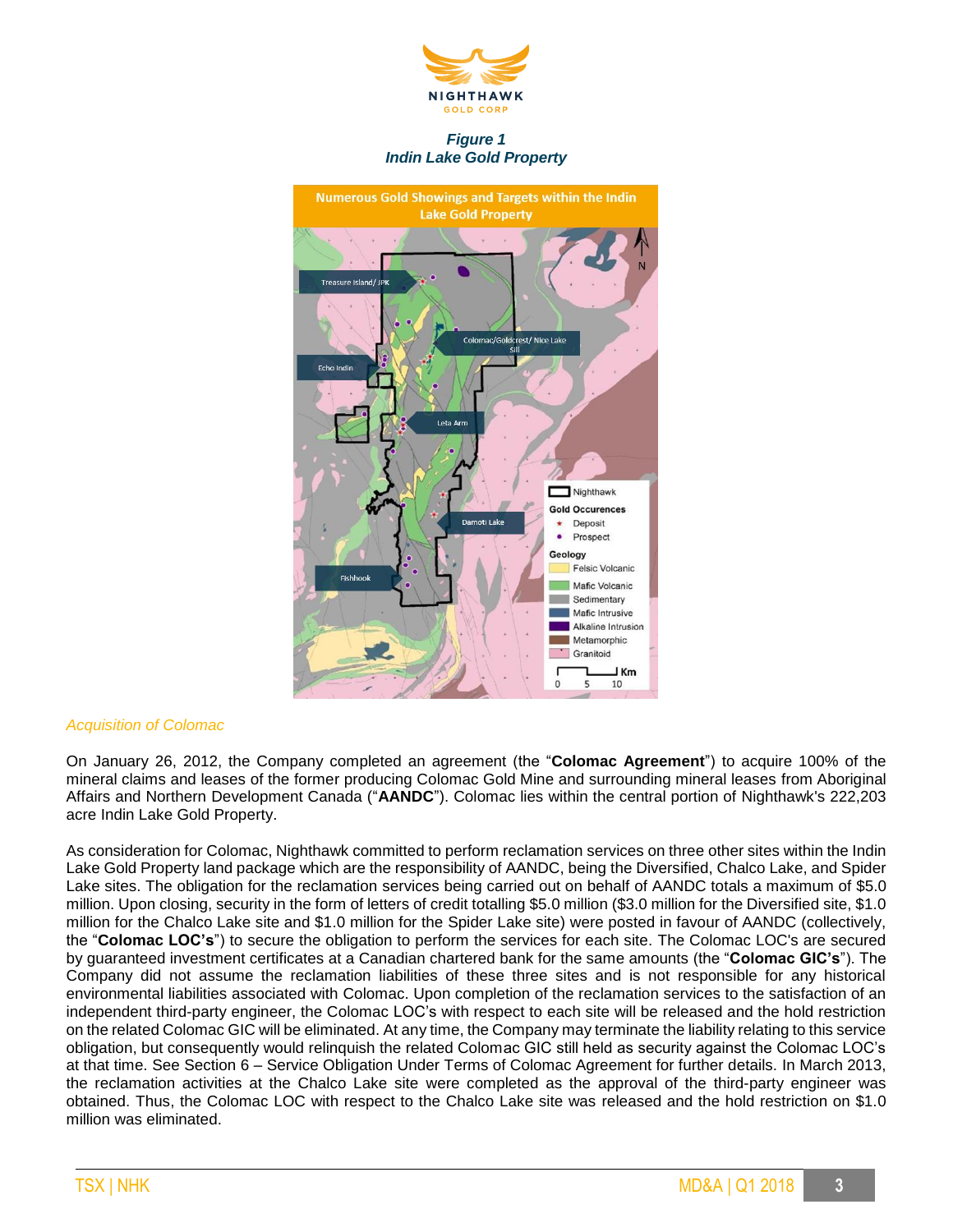

# *2.2 Colomac Gold Project*

# *History of Colomac*

Gold was initially discovered at Colomac in 1945. In 1990, Neptune Resources Corp. ("**Neptune**") put the property into production, but shut it down in 1991 due to unfavourable gold prices after producing 138,600 ounces of gold. Royal Oak acquired Colomac from Neptune in April 1993. Royal Oak recommenced stripping operations in March 1994, with first gold production in July 1994. Royal Oak closed the mine in December 1997 citing low gold prices, and subsequently filed for court protection from its creditors under the Companies' Creditors Arrangement Act in April 1999. AANDC became the owner of Colomac by way of Court Order dated December 13, 1999, following the receivership of Royal Oak and its related companies and proceeded to complete the required remediation for the site. All mining and milling facilities were removed from the site subsequent to AANDC taking control of the property. During its peak, Royal Oak employed over 250 workers on the Colomac site. Reported production statistics are presented in Table 1.

| Year  | <b>Ounces</b><br><b>Produced</b> | Tonnes<br>Milled | <b>Head Grade</b><br>(g/t Au) | <b>Recovery</b> | Cash<br>Cost/oz<br>(US\$) | Average<br><b>Gold Price</b><br>(US\$) |
|-------|----------------------------------|------------------|-------------------------------|-----------------|---------------------------|----------------------------------------|
| 1990  | 64,500                           | 1,040,000        | 1.89                          | 90%             | 300                       | 384                                    |
| 1991  | 74.100                           | 1,131,000        | 2.19                          | 94%             | <b>NA</b>                 | 362                                    |
| 1994  | 40,568                           | 985,091          | 1.58                          | 87%             | <b>NA</b>                 | 384                                    |
| 1995  | 117,646                          | 2,725,388        | 1.61                          | 92%             | 383                       | 384                                    |
| 1996  | 122,416                          | 3,013,156        | 1.58                          | 87%             | 370                       | 388                                    |
| 1997  | 108,678                          | 2,906,081        | 1.51                          | 85%             | 354                       | 331                                    |
| Total | 527,908                          | 11,800,716       | 1.66                          | 89%             |                           |                                        |

# *Table 1 Colomac Production History*

Colomac's five known gold deposits lie within a north striking, steeply dipping, Archean greenstone belt of deformed sedimentary and intermediate to ultramafic volcanic rocks. Deposits appear in two distinct geological settings. The Colomac Main Sill ("**Colomac Main**") and Goldcrest deposits are hosted within a differentiated mafic intrusion, whereas the Grizzly Bear and 24/27 deposits occur near or within the sedimentary/volcanic rock contact.

All historic gold production was extracted from the Colomac Main Deposit, which occurs in a north-south striking differentiated mafic sill approximately 9 km long and 160 m wide bounded by mafic volcanic rocks. Mineralization is predominantly free gold spatially associated with quartz-carbonate veining and minor sulphides. During deformation, the sill behaved as a competent unit enclosed within more ductile rocks, thus representing the classic competency contrast condition present in many Archean lode gold camps. This has led to the preferential emplacement of gold-bearing veins within the intrusion.

#### *National Instrument 43-101 Resource Estimate – Colomac Gold Project*

The 2013 inferred resource estimate (prepared by ACA Howe International Limited, "**ACA Howe**") outlines 39.8 million tonnes ("**Mt**") at an average grade of 1.64 grams per tonne gold ("**g/t Au**") for 2.1 million ounces ("**Moz**") using a cut-off grade of 0.6 g/t Au (the "**2013 Resource Estimate**"). The 2013 Resource Estimate showed an increase in the average grade by 56%, and increased total contained ounces by 45% compared to the previously announced NI 43-101 inferred mineral resource estimate of 42.6 Mt at an average grade of 1.05 g/t Au for 1.4 Moz Au, using a cut-off grade of 0.6 g/t Au (dated February 2012, the "**2012 Resource Estimate**"). Colomac's five known gold deposits are represented in this mineral resource estimate: Colomac Main, Goldcrest (north and south), Grizzly Bear, 24 and 27, of which the Colomac Main currently accounts for 93.5% of the resource. Colomac's mineralized zones, which are characterized by significant mineralized widths represent potential near-surface bulk tonnage deposits. The 2013 Resource Estimate utilizes historic diamond drilling results from approximately 916 holes, the balance of which were completed between 1987 and 1997, and drilling results from the 2012 drill program (approximately 30 holes). All resources have been assigned to the inferred category due to the historic nature of the data and the need for additional verification work, which has yet to be completed.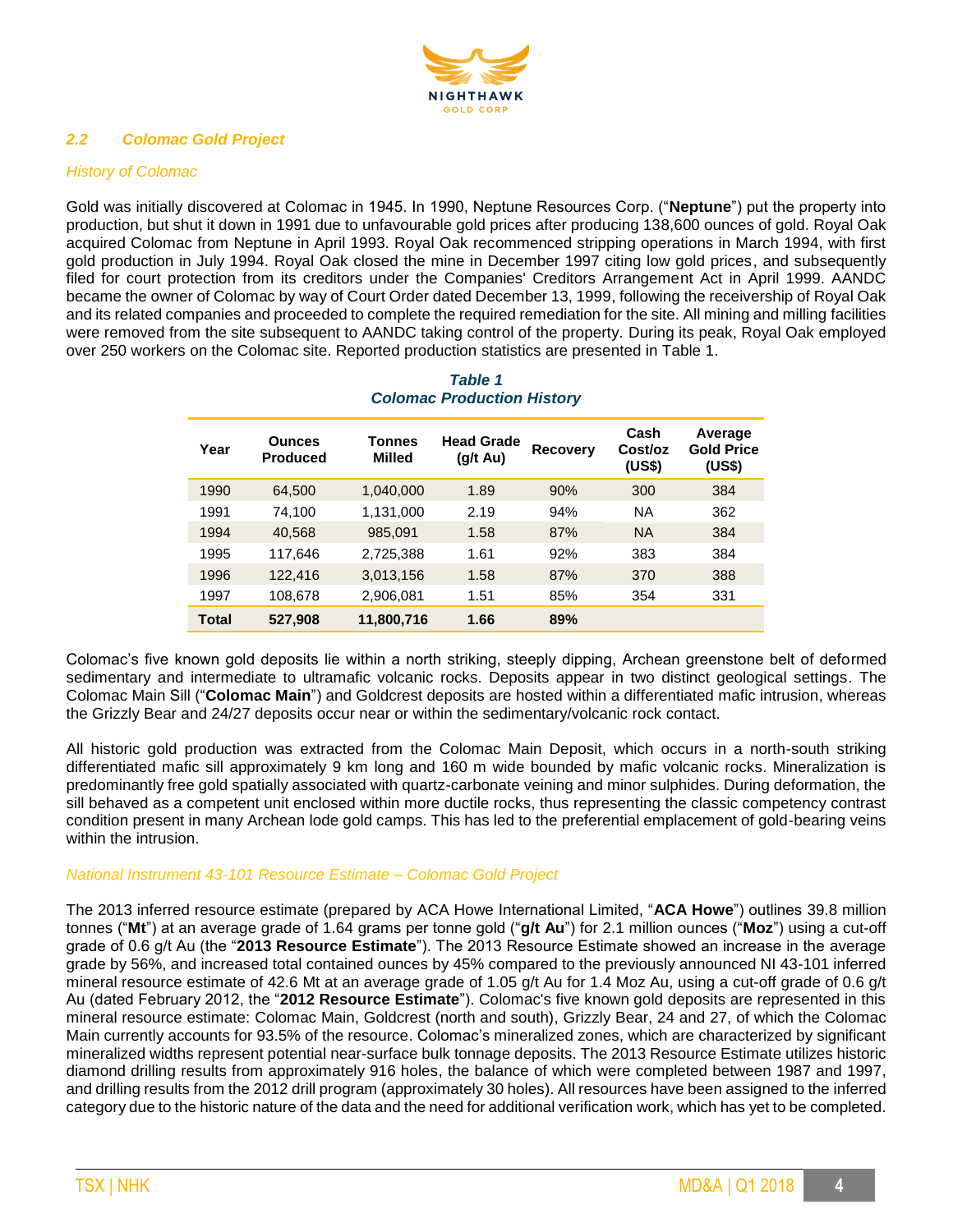

All deposits are open laterally and to depth (see Figure 2 – Deposits at Colomac Gold Project). Historically mined volumes of the Colomac Main mineralization have been deleted from the current resource model.



# *Figure 2 Deposits at Colomac Gold Project*

# *Colomac Summary*

Colomac is accessed by winter road from Yellowknife for approximately three months each year, or year-round by aircraft to a 5,000 foot airstrip at site. Colomac contains at least five separate gold deposits open in all directions (Colomac Main, Goldcrest, Grizzly Bear, 24 and 27, all part of the 2013 Mineral Resource Estimate). Only one of these known deposits, Colomac Main, was historically mined. Intermittent mining from 1990 to 1997 was limited to one of three shallow open pits developed on a steeply dipping quartz diorite intrusion (Colomac Main). Historical production is reported to be 527,908 oz Au with an average head grade of 1.66 g/t Au (see "History of the Colomac" above). Mining activities exploited only a small portion of the sill's 9 km mineralized strike length. All mining and processing equipment and infrastructure have been removed from site.

Due to market conditions at the time and constrained access to capital, the Company conducted approximately 20,000 metres of total drilling on Colomac from 2012 to 2016. Despite the limited amount of drilling, the Company achieved a 97% hit rate and discovered a high-grade shoot (proximal to the main deposit at Zone 1.5). The new high-grade domain is not included in the 2013 Resource Estimate. The potential for additional high-grade zones exists over Colomac sill's 9 km strike length, thus providing an opportunity to deliver an increase in contained ounces and average grade. Similarly, the untested exploration targets at Goldcrest (~4 km strike), and the newly discovered Nice Lake sills (2-4 km strike) are also considered excellent candidates for resource expansion.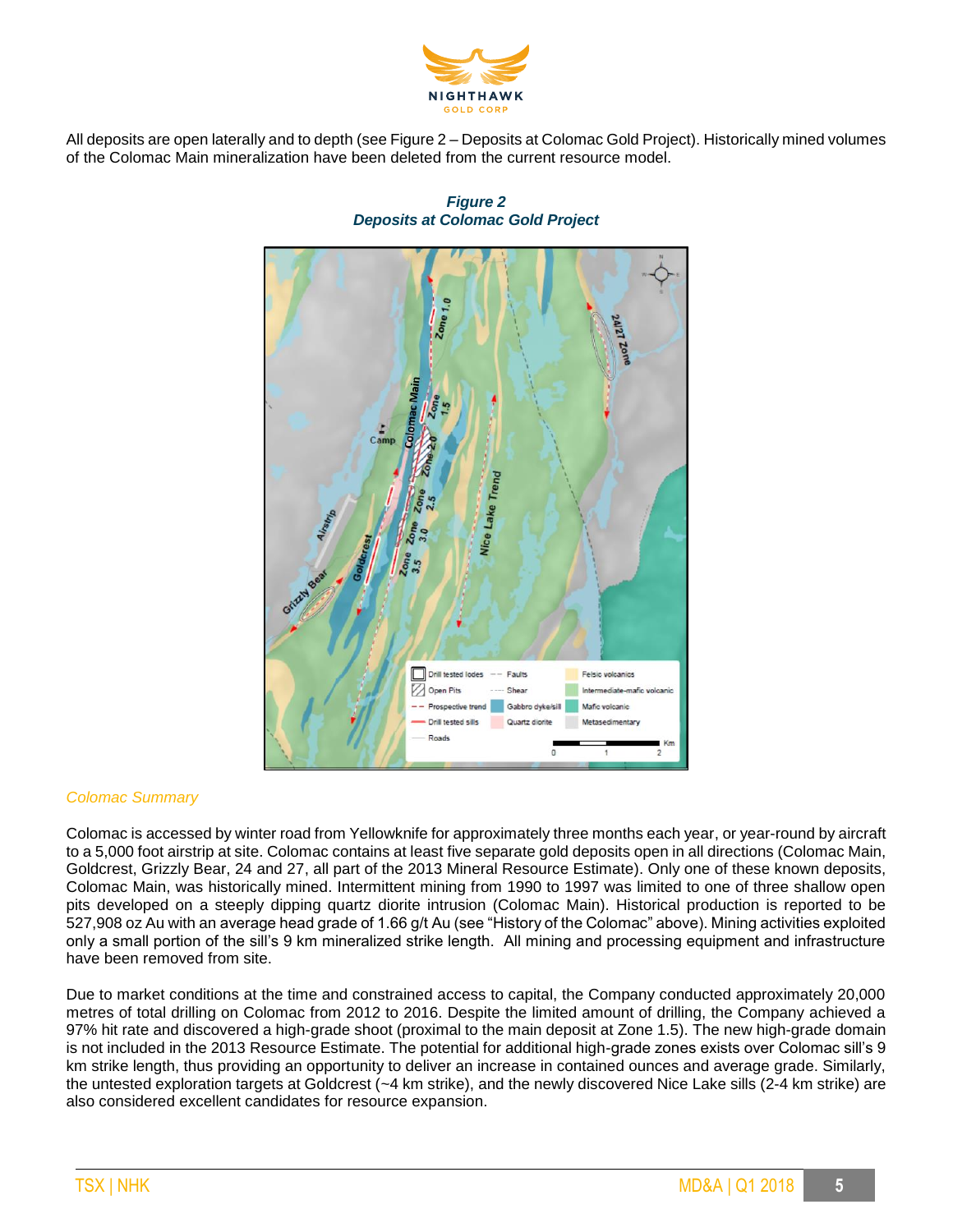

Since October 2016, the Company has completed two successful financings resulting in improved working capital conditions. As such, 26,168 metres of diamond drilling was completed in 2017 (the majority of which was focused on Colomac), the most aggressive drill program to date. This drilling will be combined with the 20,161 metres of drilling since 2012 to prepare an updated NI 43-101 technical report on the project, expected within the first half of 2018.

#### *Colomac Mineralized Zones and Exploration Potential*

Colomac Main consists of 6 main mineralized zones (Zones 1.0, 1.5, 2.0, 2.5, 3.0 and 3.5) along a 7 km strike length (see Figure 3, Colomac Long Section below). No drilling has been conducted on an additional unexplored 2 km portion of the sill to the south. The discovery of a high-grade domain at Zone 1.5 in 2014 changed the focus of the exploration program, with drilling aimed at further delineating the high-grade domain, as well as targeting the potential for other highgrade domains along the sill. To date, the potential for high-grade shoots have been identified at Zone 1.5, Zone 2.0, Zone 3.5 and more recently at Zone 1.0.



# *Figure 3 Colomac Long Section*

Longitudinal section looking West

Drilling to date has constrained the near surface dimensions of high-grade Zone 1.5 as upwards of 300 m along strike, 30 to 60 m in true width in the near surface, but upwards of 155 m in true width at depth, and extending from surface down to more than 660 m vertical depth, and remains open. Zone 2.0, within the northern part of Colomac Main, hosts a well-defined mineralized shoot with true widths ranging from 40 m near surface to 80 m at depth. Steeply plunging to the northeast, this style of mineralization constitutes a key opportunity as drilling confirmed its continuation and increasing widths with depth. Zone 3.5, located 2.5 km to the south of Zone 2.0, is similar to Zone 1.5 but has received significantly less drilling, and has near surface true widths of 20 m ranging to 40 m at depth. The continuity and widths of mineralization characterizing these two zones establishes them as important prospects for resource expansion.

The discovery and presence of these higher-grade domains demonstrates the potential for discovery of other high-grade domains throughout the Colomac and Goldcrest sills given their size and continuity. As they are not included in the 2013 Resource Estimate, they are therefore expected to have a positive impact on continued resource expansion.

Goldcrest lies parallel to and 400 m west of the compositionally similar Colomac Main. Two zones, Goldcrest North and South, lie along the sill's 2.5 km length and are included in the 2013 Resource Estimate. The Goldcrest resource, having the highest average grade at 2.2 g/t Au, represents a primary underexplored target that is open laterally and to depth. The airborne and ground magnetic maps indicate the potential for both the Colomac and Goldcrest sills to extend an additional 2 km to the south ( see Figure 4).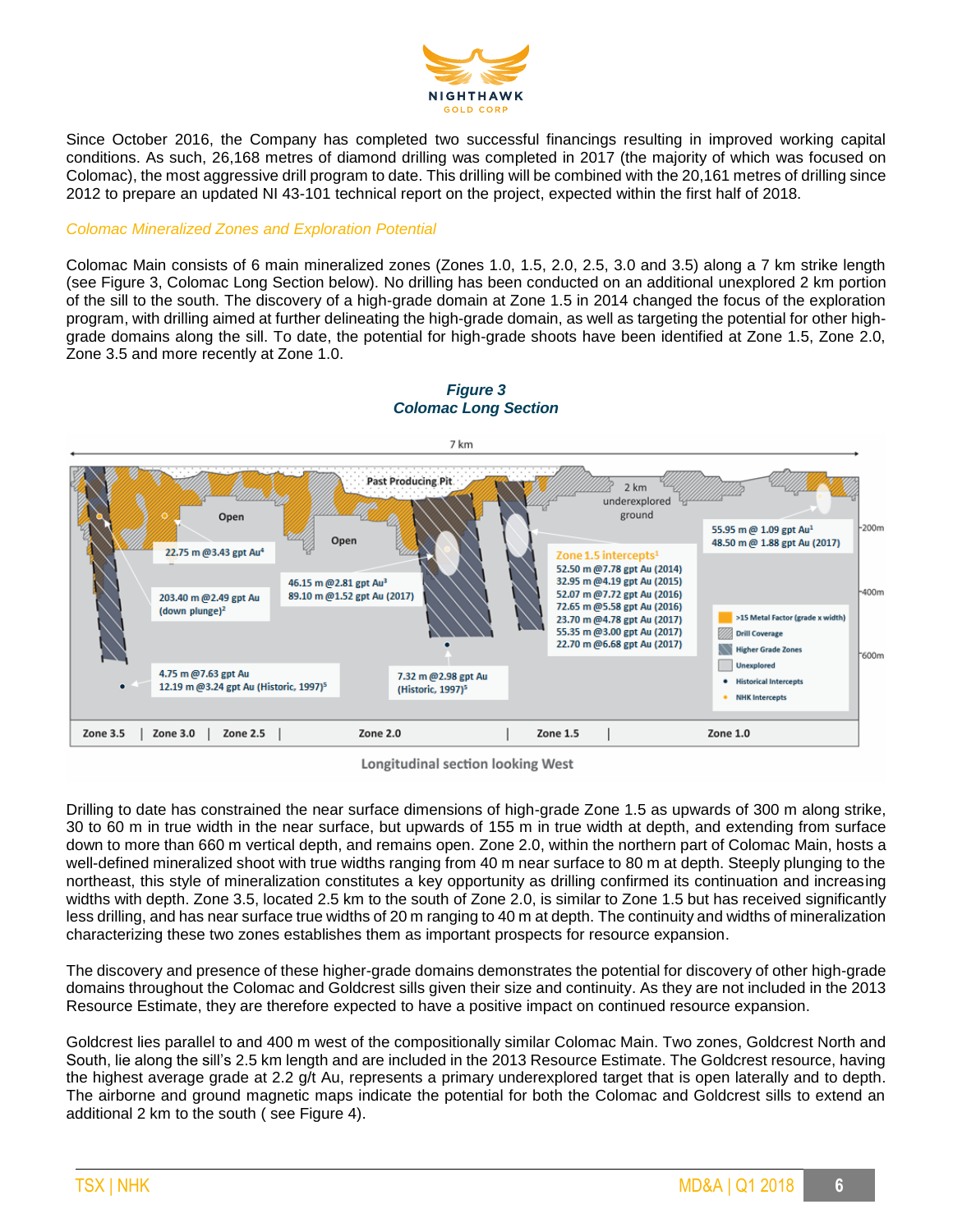

Field exploration and regional prospecting activities in 2016 led to the discovery of the Nice Lake sill (see press release dated February 7, 2017), a new mineralized quartz diorite intrusion similar to the Colomac and Goldcrest sills. The Nice Lake sill was subsequently traced over 4 km in outcrop along a trend sub-parallel to the Colomac sill. True widths of the sill remain unknown. Approximately 40% of the grab samples collected along the Nice Lake trend contained gold, including a sample that returned up to 2.61 g/t Au. Additional field work is being planned to better define this new discovery as it remains open along strike and has yet to be thoroughly mapped. The 2017 field program looked at investigating other similar magnetic patterns east and south of Colomac that have yet to be prospected (see Figure 4).

#### *Figure 4 Location and trend of the Nice Lake Sill relative to the Colomac and Goldcrest Sills over the 2nd Vertical Derivative of the 2012 airborne magnetic data*



#### *Preliminary Metallurgical Results*

On April 19, 2017 and February 21, 2018, the Company announced encouraging preliminary results from its ongoing metallurgical test work program on Colomac mineralization. Testing was completed at Bureau Veritas in Richmond, BC, and audited by Starkey & Associates Inc. in Oakville, Ontario. Testwork indicated that when using a combination of gravity recovery and cyanide leaching, gold recoveries of up to 96.5% in the lower grade material and up to 98.0% were achieved in the higher-grade rock representing a significant increase in recovery over the historic production results of 88.1% (1994 to 1997). Additional test work is being planned to further broaden investigations to include more of Colomac's other discrete mineralized zones. Results from metallurgical testing to-date (both the low-grade and the highgrade material), although preliminary in nature, show the rock at Colomac to be exceptional in terms of grind characteristics, gold recoveries, purity, and responsiveness to all standard gold recovery technologies, including heap leaching, flotation, and gravity separation. The rock is also exceptionally clean as no deleterious materials were detected that could otherwise adversely affect processing or impact the environment. Particularly encouraging were the preliminary heap leach bottle roll test recoveries on the lower grade rock, which showed recoveries of 81.8%. As such a more strenuous column percolation test has been performed, the results of which will be provided once available.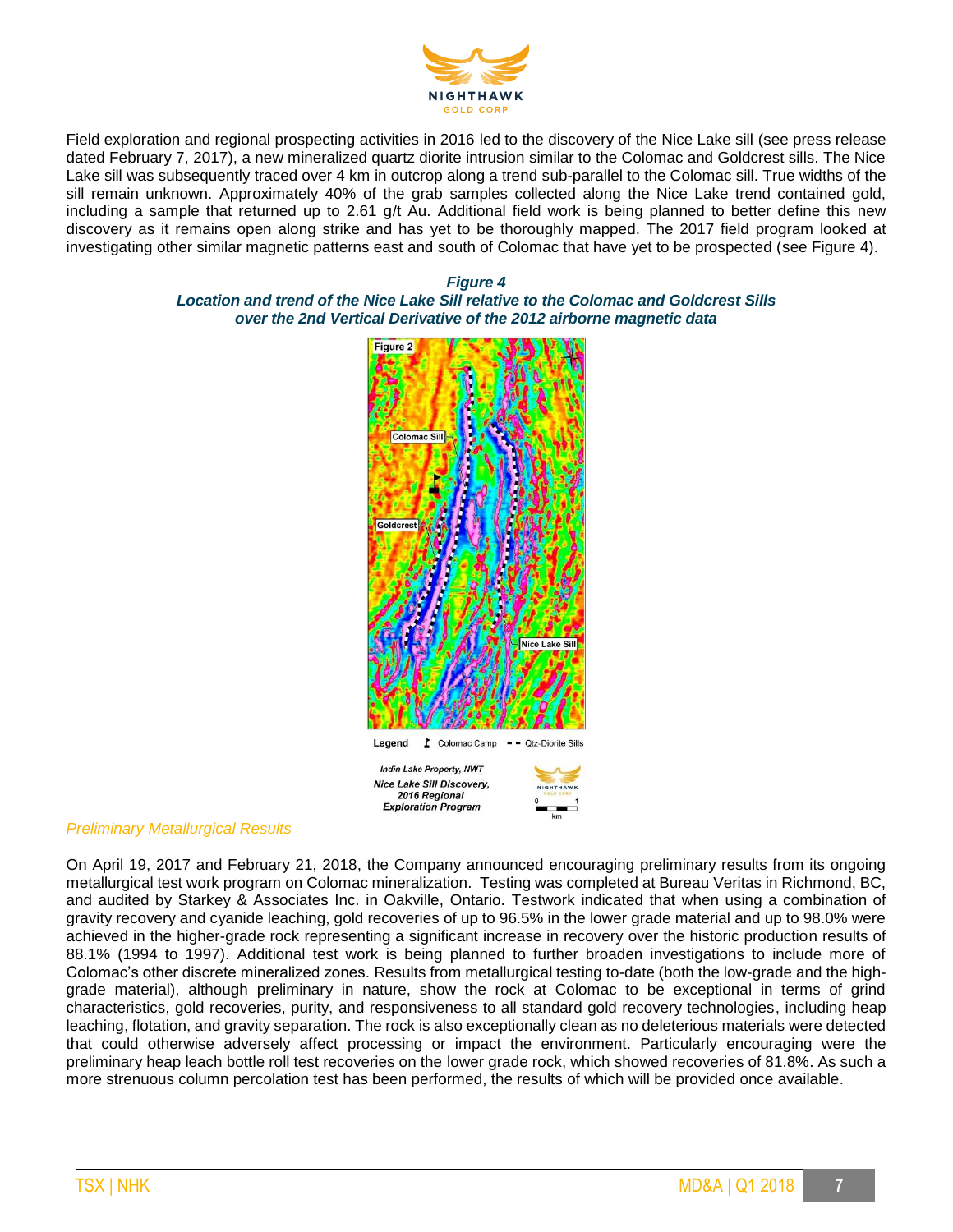

The master composite sample, having a head grade of 1.80 g/t Au, generated favourable recoveries for all process options, including heap leaching, flotation, and gravity separation. The higher-grade material had a 4.99 g/t Auhead grade and responded similarly.

Favourable recoveries were achieved for all process options. Gold recoveries by flotation ranged from 94.1% - 95.5% with maximum recoveries achieved at a feed size  $P_{80}$  of 151 microns, and between 90.7 – 94.6% on the higher grade, with maximum recoveries achieved at P<sub>80</sub> 75 microns. Cyanide heap leaching of minus 12,700 micron material reported up to 81.8% recoveries, perhaps an option for lower grade material which would otherwise be considered waste. As such additional test work on the potential for heap leach are continuing. Cyanidation of ground rock increased gold recoveries significantly up to 96.5% on the lower grade and 98.0% on the higher-grade material.

A summary of that metallurgical test work is shown in Table 2 below:

| <b>MASICI COMPOSITE TEST RESULTS</b> |                    |                                  |                                   |               |  |
|--------------------------------------|--------------------|----------------------------------|-----------------------------------|---------------|--|
| <b>Test</b>                          |                    | <b>Particle</b><br>$Size P_{80}$ | <b>Au Recovery</b><br>$(\%)$      |               |  |
|                                      | <b>Description</b> | (microns)                        | <b>Master</b><br><b>Composite</b> | High<br>Grade |  |
|                                      | Fine               | 75                               | 94.9                              | 94.6          |  |
| <b>Flotation</b>                     | Medium             | 105                              | 94.1                              | 93.5          |  |
|                                      | Coarse             | 151                              | 95.5                              | 90.7          |  |
| Gravity<br>(Centrifuge)              | Fine               | 75                               | 33.3                              | 54.3          |  |
|                                      | <b>Medium</b>      | 105                              | 45.0                              | 40.5          |  |
|                                      | Coarse             | 150                              | 25.9                              | 42.8          |  |
| Leaching                             | Heap               | $-12,700$                        | 81.8                              | (1)           |  |
|                                      | Whole Ore          | 148                              | 96.4                              | 96.4          |  |
|                                      | Gravity + Leach    | 105                              | 96.5                              | 98.0          |  |

# *Table 2 Master Composite Test Results*

(1) Performed another bottle roll test on the higher-grade material and a more strenuous column percolation test, the results of which will be provided once available

Although the findings of this test work program indicate the Colomac deposit is amenable to all standard recovery technologies, the flowsheet developed on the master composite is viewed as preliminary in nature. Additional test work is expected to focus on some of the other gold zones within the mineralized sills, and to continue scrutinizing the heap leach potential of Colomac. The main purpose is to confirm that metallurgical responses observed so far apply over a broader range of head grades and zone locations.

# *2.3 Exploration Programs*

#### *2017 Exploration Program*

The Company's 2017 exploration program (March to September), included 26,168 metres of drilling, the most ambitious campaign to date, and was focused mainly at Colomac (Zone 1.0, 1.5 and 2.0 within the Colomac Main Sill, the Goldcrest Sill and the Grizzly Bear deposit), as well as drill testing one of the Company's regional targets. The program was aimed to better define and expand the dimensions of Colomac higher-grade mineralization intersected to-date, to test for the possible convergence of high-grade Zones 1.5 and 2.0, to explore for other potential new zones of near surface higher grade material, to expand the current resource leading to delivery of a resource update by first half of 2018, and to continue exploring throughout the extensive regional land package. The Company started the year with 2 drills, adding a third drill in late June. For further explanation of the 2017 exploration program, please refer to the MD&A for the fiscal year ended December 31, 2017 filed on [www.sedar.com](http://www.sedar.com/) or on the Company's website at [www.nighthawkgold.com.](http://www.nighthawkgold.com/)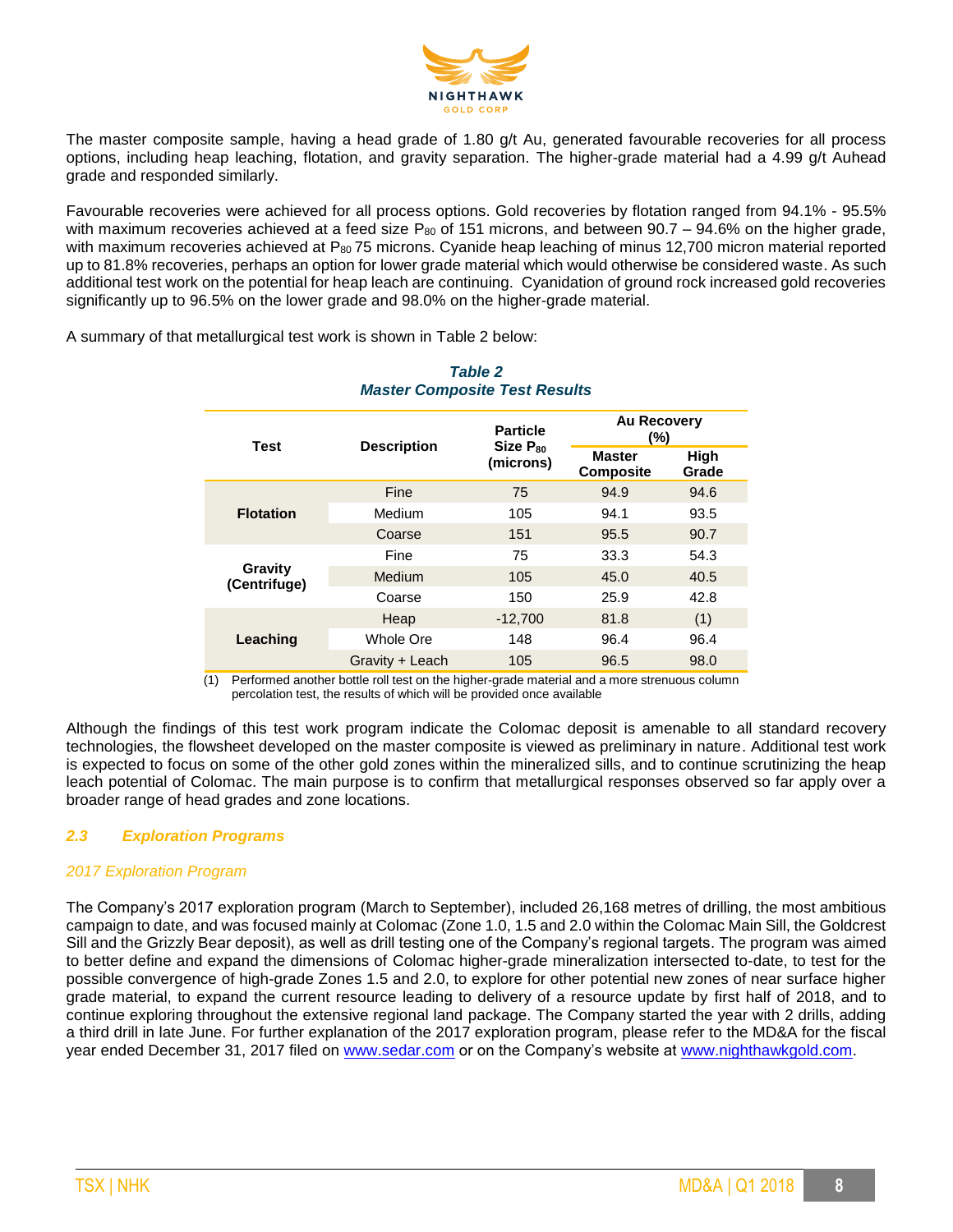

# *2017 Regional Exploration*

On April 12, 2018, the Company announced several new gold discoveries made during the 2017 summer field season which began in early June. Fieldwork focused on several priority target areas leading to the discovery of a high-grade gold showing at Treasure Island, a new mineralized gold zone within the Nice Lake Sill area, a newly defined and extensive gold system associated with the Swamp prospect, and enhanced definition and expansion of the high-grade gold trend at Leta Arm.

Highlights include:

- New high-grade gold discovery at Treasure Island (Seadog showing) up to 27.80 g/t Au in grab samples and 19.85 g/t Au over 1.0 metre in channel samples;
- New gold zone defined within the Nice Lake Sill 20-metre-wide quartz diorite sill exposed for over 160 metres – grab sample assays up to 4.19 g/t Au;
- New 1.6 km by 1.0 km gold anomaly defined at the Swamp Prospect with grades up to 4.33 g/t Au in grab samples, associated with a large deformation and alteration zone; and
- High-grade gold trend at Leta Arm continues to be better defined with assays up to 95.40 g/t Au.

The results will help direct Nighthawk's 2018 field program where the main objectives are: to better define and expand the new mineralization discovered to-date; explore for other near surface higher-grade opportunities; become more aggressive with regional exploration and drilling activities; and continue to advance the Company's many priority deposits and showings that are key to the evolution of this early gold camp including potential mining scenarios for the Colomac Gold Project.

#### *2018 Exploration Program*

Nighthawk announced that its 2018 exploration program would utilize three rigs drilling a minimum 25,000 metres focused on the further delineation of the Colomac Gold Project, to drill testa number of its regional targets, as well as extensive regional mapping, prospecting and geophysics work to bring new targets forward to drill ready status.

Two drills will be focused at Colomac and will continue to expand Colomac Zones 1.0, 1.5, 2.5, 3.5, the Goldcrest sill, and the Grizzly Bear deposit along strike and to depth, and to explore for other potential zones of higher-grade mineralization within the sills. One drill will be active throughout the regional Indin Lake Gold Property for the entire 2018 season. In March drilling commenced at the Leta Arm Gold Project (which includes the North Inca and Diversified Mines, the #3 and Lexindin showings) to test North Inca and Diversified from lake setups following up on the Company's 2011 drill results as well as test the down plunge and strike extensions of the vein systems.

Drilling is also planned for the Company's high-grade Damoti gold deposit. A 2005 resource estimate<sup>1</sup> pursuant to National Instrument 43-101, reports a measured and indicated resource, at a cut-off grade of 8.00 g/t Au, of 40,600 tonnes grading 26.17 g/t Au, and an inferred mineral resources of 17,800 tonnes grading 16.38 g/t Au (see press release dated, November 17, 2005, for Anaconda Gold Corp.). The Company believes there is opportunity to grow this resource beyond its current high-grade core. Damoti is central to the logic for consolidating the Indin Lake Gold Camp, as it represents a very high-grade satellite deposit that could augment any future Colomac gold production. It also shows the prospective grade and contained gold ounces that regional assets may contain, and their potential to strengthen

 $\overline{a}$ 

<sup>1</sup> *Note: The reader is cautioned that a qualified person has not done sufficient work to classify the historical estimates presented in this news release as current resources. The Company has not verified these historical resources and is not treating these historical estimates as current mineral resources. While these estimates were prepared in accordance with National Instrument 43-101, there is no assurance that they are in accordance with current standards and these resource estimates should not be regarded as consistent with current standards or unduly relied upon as such. Nighthawk includes these historical estimates for information purposes as they represent material historical data which have previously been publicly disclosed. (In 2005, a report titled "Technical Report and Resource Estimate on the Damoti Lake Property, Northwest Territories, Canada" was prepared for Anaconda Gold Corp. by P & E Mining Consultants Inc. and authors Eugene Puritch P.Eng,*  and Wayne D. Ewert P. Geo (see Anaconda's profile at www.sedar.com for a copy of this historic report)). To Nighthawk's knowledge, the *2005 Technical Report is the most recent resource estimate available regarding the Damoti Lake deposit.*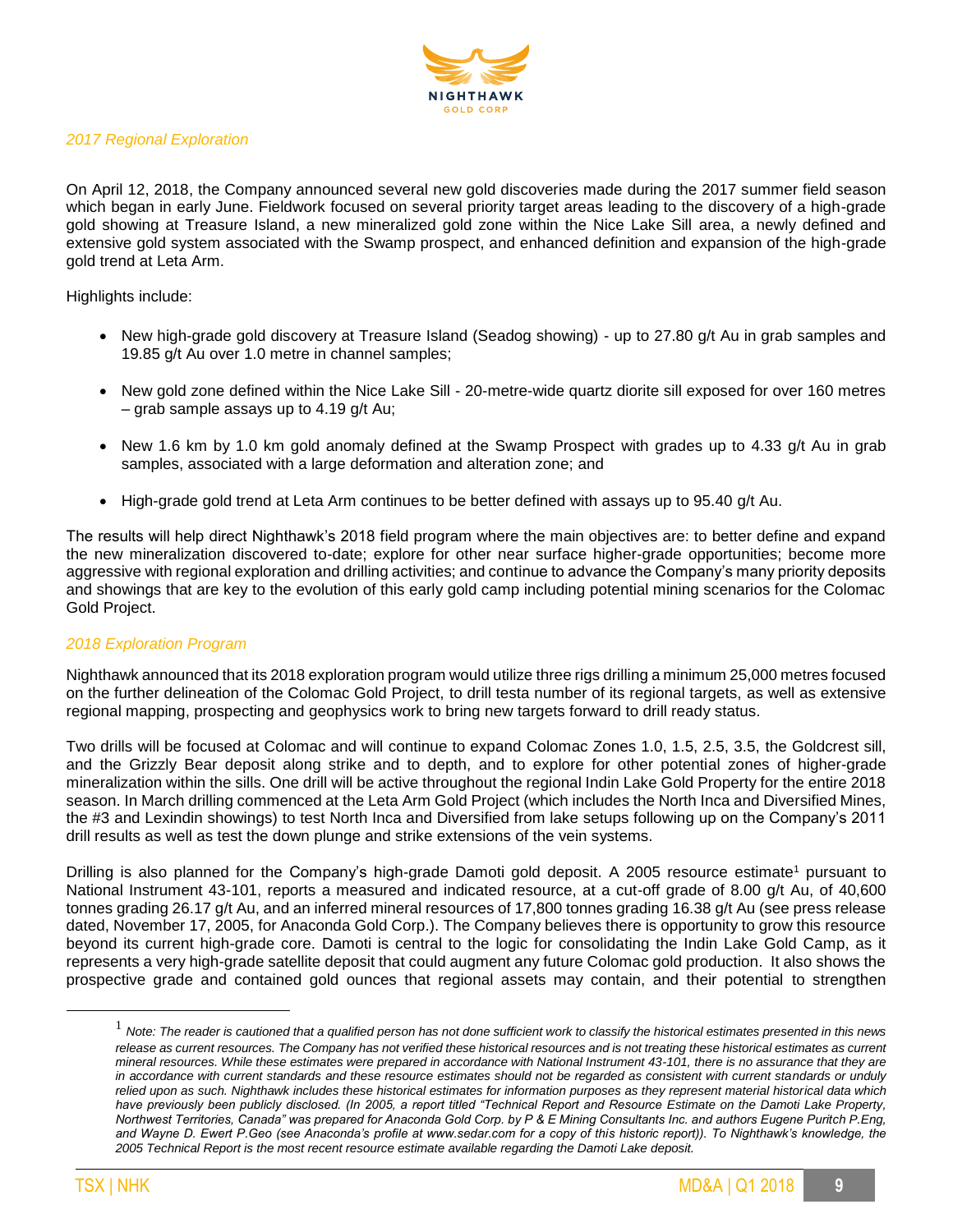

Nighthawk's 100% controlled district play centered on Colomac, a mutli-million-ounce deposit with significant growth possibilities.

2018 will see the continuation of focused mapping and prospecting programs directed at advancing Nighthawk's many regional showings and deposits in preparation for drilling, and to generate new opportunities through escalated exploration activities.

Within its 899 square kilometre land package Nighthawk has many other highly prospective and untested prospects in the pipeline that have been steadily advanced towards a drill ready state. Several of these as mentioned above, are candidates to be tested in 2018, as the Company continues to aggressively build on its regional gold camp strategy of discovering and evolving near surface gold deposits to augment its ever growing Colomac Gold Project. Nighthawk is the first company to have consolidated the Indin Lake Greenstone Belt. Accordingly, the region has never seen this comprehensive scale of activity, which puts this Archean gold camp at an early stage of exploration and development where new discoveries, and in particular near-surface discoveries, are to be expected.



#### *Figure 6 2018 Indin Lake Drill Targets*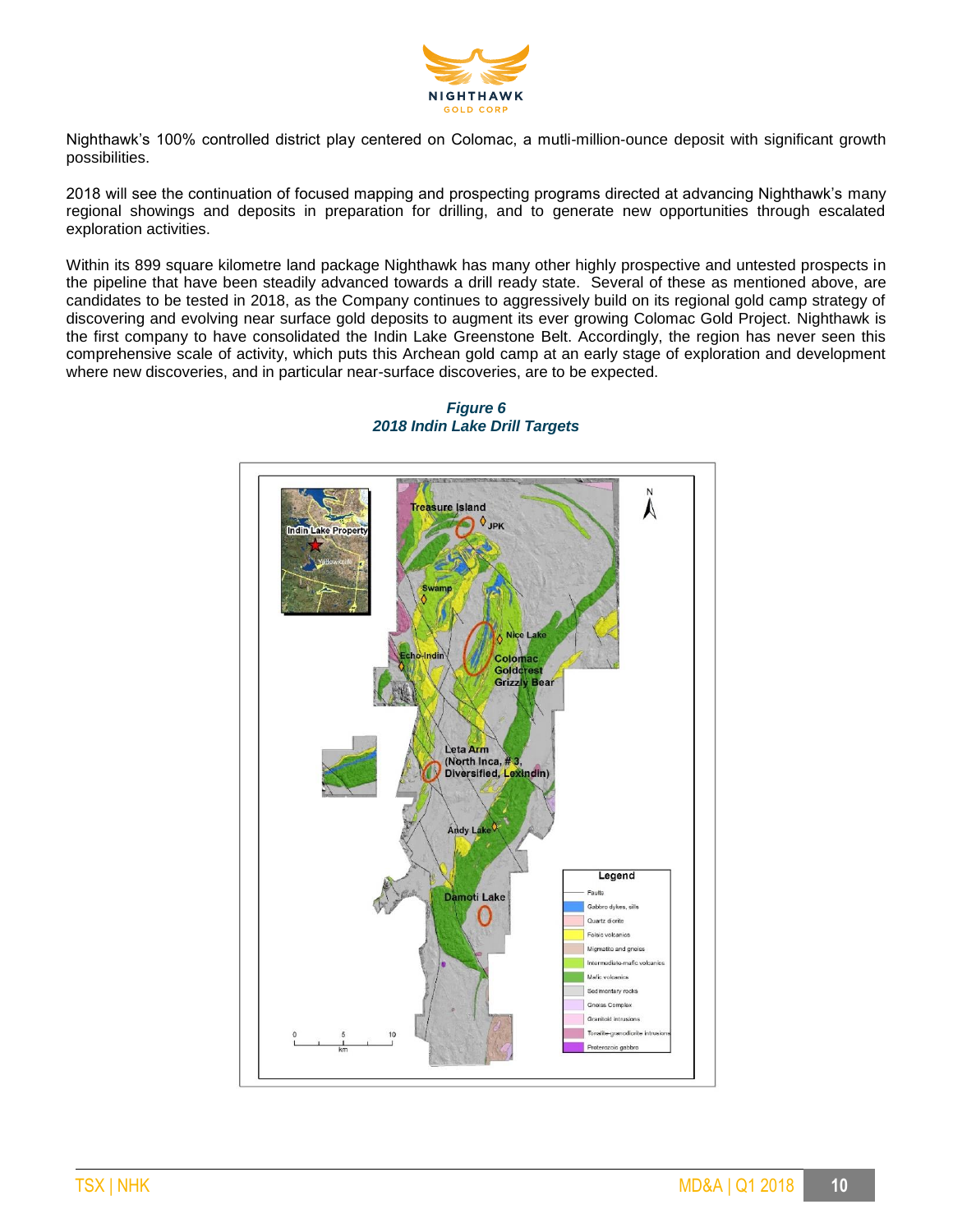

## **3. EXPLORATION AND EVALUATION EXPENDITURES**

|                                 |                                        | <b>Incurred During Three Months Ended</b><br>March 31, 2018 |                          |                                     |
|---------------------------------|----------------------------------------|-------------------------------------------------------------|--------------------------|-------------------------------------|
| <b>Property</b>                 | <b>Balance</b><br>December 31,<br>2017 | <b>Acquisition costs</b>                                    | <b>Exploration costs</b> | <b>Balance</b><br>March 31,<br>2018 |
| <b>Indin Lake Gold Property</b> | \$53,333,900                           | \$24.117                                                    | \$1,554,611              | \$54,912,628                        |

The following table identifies the breakdown of the Indin Lake Gold Property's exploration and evaluation expenditures for the three months ended March 31, 2018 and 2017:

# *Indin Lake Gold Property Capitalized Exploration and Evaluation Expenditures*

| Three months ended March 31,                   | 2018         | 2017         |
|------------------------------------------------|--------------|--------------|
| <b>Option Payments &amp; Acquisition Costs</b> |              |              |
| Balance, beginning of period                   | \$10,287,885 | \$10,192,284 |
| Acquisition costs                              | 24,117       | 58,917       |
| Balance, end of period                         | \$10,312,002 | \$10,251,201 |
| <b>Exploration Costs</b>                       |              |              |
| Balance, beginning of period                   | \$43,046,015 | \$31,483,994 |
| Transportation                                 | 523,195      | 246,345      |
| Drilling                                       | 376,656      | 317,502      |
| Camp                                           | 284,551      | 380,419      |
| Geological & consultant fees                   | 233,361      | 200,867      |
| Assaying & analytical                          | 46,661       | 3,260        |
| Metallurgy                                     | 40,541       | 40,122       |
| Licenses & permits                             | 33,211       | 43,704       |
| Administrative office costs & other            | 16,435       | 22,034       |
| Environmental                                  |              | 2,755        |
| Stock-based compensation (non-cash)            |              | 814,455      |
|                                                | 1,554,611    | 2,071,463    |
| Balance, end of period                         | \$44,600,626 | \$33,555,457 |
| <b>Cumulative Expenditures to Period End</b>   | \$54,912,628 | \$43,806,658 |

During the three months ended March 31, 2018, capitalized costs of \$1.6 million were incurred and related to the 2018 exploration program on the Company's Indin Lake Gold Property, which began in late February 2018 (three months ended March 31, 2017, capitalized exploration costs of \$2.1 million were incurred). Costs related to the ongoing geological evaluation of the Colomac Gold Project and included the organization of the camp and the necessary logistical costs therein, drilling, transportation, geological and consulting fees, assaying and analytical costs, preliminary metallurgical analysis as well as prospecting. For further details of the program, see Section 2.3 – Exploration Programs.

#### **4. OUTLOOK**

As of March 31, 2018, Nighthawk's working capital position was \$25.1 million with \$8.5 million of flow-through expenditure obligations remaining to be spent by December 31, 2018. Nighthawk announced an \$11 million 2018 exploration program which will consist of a minimum 25,000 metres of drilling and be focused on the further delineation of the Colomac Gold Project, drill testing a number of its regional targets, and continue to conduct regional mapping, prospecting and geophysics work to bring new targets forward to drill ready status.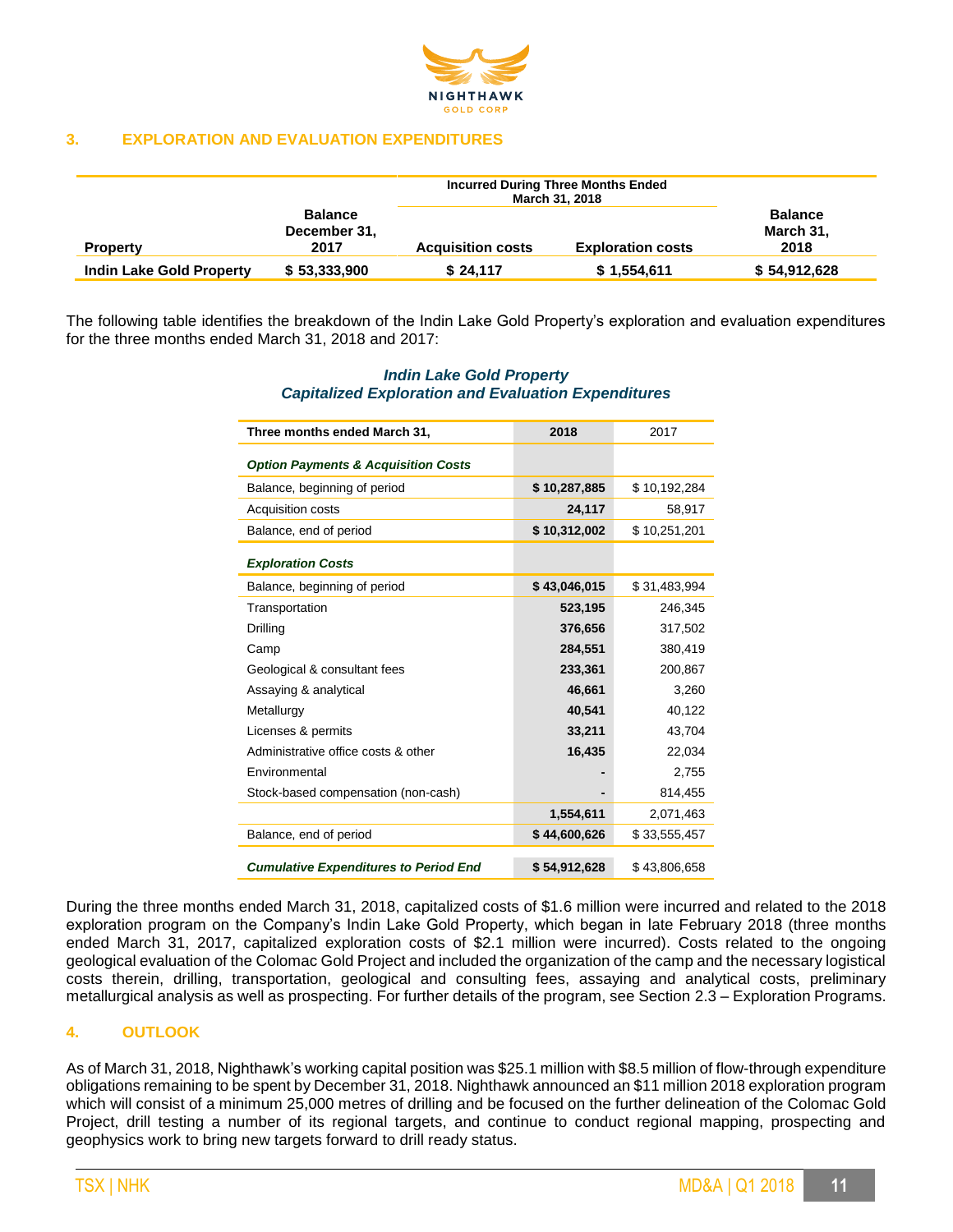

Upcoming catalysts in 2018 include continued metallurgical test-work, including results on the higher-grade material at Colomac (Column Leach Test); an updated NI 43-101 technical report which is expected in the first half of 2018 and which will incorporate approximately an additional 50,000 metres of drilling, including the higher-grade mineralization at Zone 1.5; and further results from both Colomac and the regional targets.

An investment in Nighthawk's securities is speculative, see Section 13.6 – Risk Factors.

#### **5. SERVICE OBLIGATION UNDER TERMS OF COLOMAC AGREEMENT**

As consideration for the Colomac Gold Project (see Section 2.1 – Acquisitions), Nighthawk committed to perform reclamation services on three other sites within the Indin Lake Gold Property land package which are the responsibility of AANDC, being the Diversified, Chalco Lake, and Spider Lake sites. The obligation for the reclamation services being carried out on behalf of AANDC totals a maximum of \$5.0 million. The Company entered into the Colomac LOC's totalling \$5.0 million in favour of AANDC to secure the obligation to perform the reclamation services for each site. The Colomac LOC's are thereby secured by the Colomac GIC's at a Canadian chartered bank for the same amounts.

The Company has not assumed the reclamation liabilities of these three sites directly and is not responsible for any historical environmental liabilities associated with the Colomac Gold Project. Upon completion of the reclamation services to the satisfaction of an independent third party engineer, the Colomac LOC's with respect to each site will be released and the hold restriction on the related Colomac GIC will be eliminated (\$3.0 million for the Diversified site, \$1.0 million for the Chalco Lake site and \$1.0 million for the Spider Lake site). The service obligation with respect to the Chalco Lake site was completed during Fiscal 2013 and no further work is required thereon. At any time, the Company may terminate the liability relating to this service obligation, but as a consequence would relinquish the related Colomac GIC still held as security against the Colomac LOC's at that time.

#### *Diversified*

No costs were incurred on the Diversified service obligation during Q1 2018. Cumulative expenditures to March 31, 2018 are \$1.3 million. During the year ended July 31, 2012, significant work was performed (\$1.2 million) to remove a majority of the existing structures, hazardous and non-hazardous waste from the site. A spur ice road to the Diversified site was previously commissioned during the winter months to efficiently transport the material offsite to the appropriate disposal facilities. No further demolition work is required at Diversified as all structures have been removed. Remaining work includes the removal of debris, management of contaminated soil and planning closure of the mine shaft. Further significant remediation work on this site may be carried out once a final reclamation plan has been prepared and all necessary approvals obtained from AANDC. Fulfillment of this obligation would require the use of hard dollar funds (nonflow-through) and may be carried out when the Company has a sufficient budget to do so. Once the work is completed however, the Colomac LOC (for Diversified) would be terminated and the restriction on the related Colomac GIC of \$3.0 million would be released.

#### *Spider Lake*

No costs were incurred on the Spider Lake service obligation during Q1 2018. Cumulative expenditures to March 31, 2018 are \$0.2 million. During the summer of 2012, Nighthawk carried out a delineation program at Spider Lake and obtained a better estimate of the hydrocarbon and metals contamination at site. A waste rock characterization program was performed as well. Results of these programs allowed Nighthawk to plan the reclamation work at this site. All necessary approvals of the Spider Lake reclamation plan have been obtained. The reclamation work planned for the summer of 2014 was not able to be carried out as the Company did not have a sufficient budget of hard dollar funds (non-flow-through) to complete the work. Once the work is completed however, the Colomac LOC (for Spider Lake) would be terminated and the restriction on the related Colomac GIC of \$1.0 million would be released.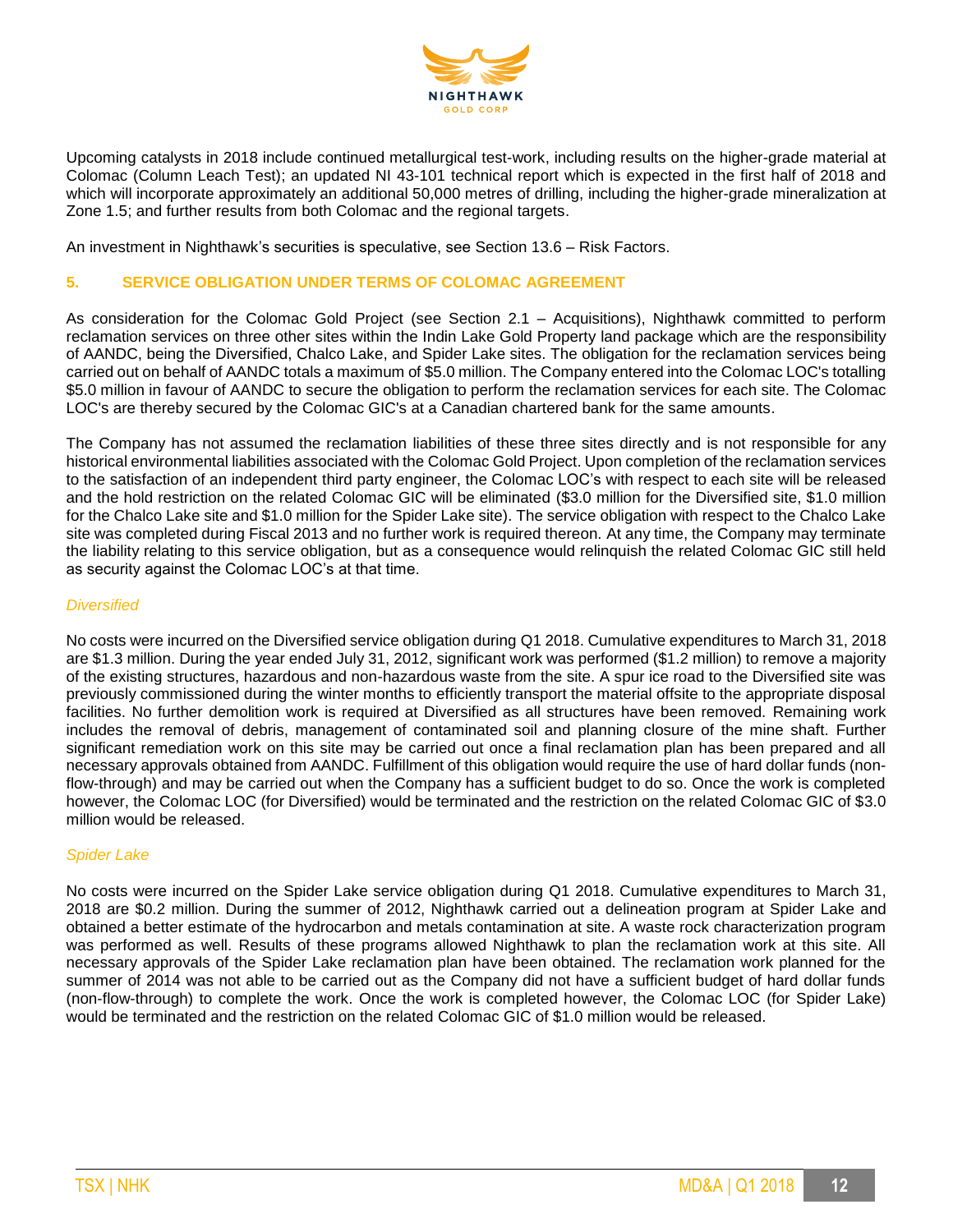

#### **6. RESULTS OF OPERATIONS**

|                                                                                                                                                                                                                                                                                                      | <b>Three Months Ended</b><br>March 31,                                                               |                                                                                                               |
|------------------------------------------------------------------------------------------------------------------------------------------------------------------------------------------------------------------------------------------------------------------------------------------------------|------------------------------------------------------------------------------------------------------|---------------------------------------------------------------------------------------------------------------|
| <b>Operations</b>                                                                                                                                                                                                                                                                                    | 2018                                                                                                 | 2017                                                                                                          |
| Salaries, director and consulting fees<br>Regulatory<br>Shareholder communication and marketing<br>Office and administration<br>Travel<br>Professional fees<br>Stock-based compensation<br>Flow-through share premium<br>Interest income<br>Unrealized gain on investments<br>Deferred tax provision | \$209,009<br>98,555<br>84,824<br>61,612<br>29,614<br>25,340<br>(358, 414)<br>(274, 718)<br>(120,000) | \$107,018<br>58,592<br>69,392<br>66,371<br>36,334<br>73,670<br>1.909.649<br>(297,893)<br>(22, 821)<br>428,577 |
| Loss (income) for the period                                                                                                                                                                                                                                                                         | $(S$ 244,181)                                                                                        | 2,428,889                                                                                                     |
| Loss (income) per share - Basic and fully diluted                                                                                                                                                                                                                                                    | \$ Nil                                                                                               | $$0.01^{(1)}$                                                                                                 |

(1) Fully diluted weighted average common shares outstanding, used in the calculation of fully diluted net loss per share, are not reflective of the outstanding stock options and warrants at that time as their exercise would be anti-dilutive in the net loss per share calculation.

#### *6.1 Three Months Ended March 31, 2018*

Nighthawk's results of operations for the three months ended March 31, 2018 resulted in income of \$0.2 million, compared to a loss of \$2.4 million for the three months ended March 31, 2017.

The variance between the periods is due primarily to the following:

- Salaries, director and consulting fees increased for the current period as the Company incurred additional consulting fees in support of it operations during the period;
- Regulatory costs were increased from the prior period as the Company incurred its annual TSX sustaining fee as it graduated to the TSX in May 2017. Costs were also incurred relating to the filing of flow-through documentation for shareholders;
- Shareholder communication and marketing expense increased as the Company continues to improve shareholder and investor awareness in an effort to continue to diversify and strengthen the shareholder base and increase liquidity;
- Professional fees decreased during the current period as compared to the same period in the prior year as the Company incurred costs in prior year related to changing its fiscal year end and therefore incurred additional audit and legal fees as result;
- Stock-based compensation relates to the timing and amount of vested options during the period in accordance with their grant terms;
- Flow-through share premium income of \$0.4 million was recorded for the current period as the Company incurred exploration expenditures and reduced its flow-through commitment;
- Interest income is derived from the cash balance on hand as well as the Colomac GIC's being held has restricted cash to secure the Colomac LOC's. Term GIC's matured during the three months ended March 31, 2018 resulting in significant interest being earned in the period. The cash is held at Canadian chartered banks; and
- Unrealized gain on investments related to the fair value increase of the Company's common shares of CR Capital Corp. which were acquired in prior year from the sale of the Superior Project.

#### **7. QUARTERLY FINANCIAL INFORMATION**

In November 2016, the Company changed its fiscal year end from July 31 to December 31. The financial data pertaining to the two months ended December 31, 2016 below is the transitional period resulting from the change in fiscal year end. The following selected financial data for the past eight quarters**(1)** has been prepared in accordance with IFRS and should be read in conjunction with Nighthawk's audited annual consolidated financial statements: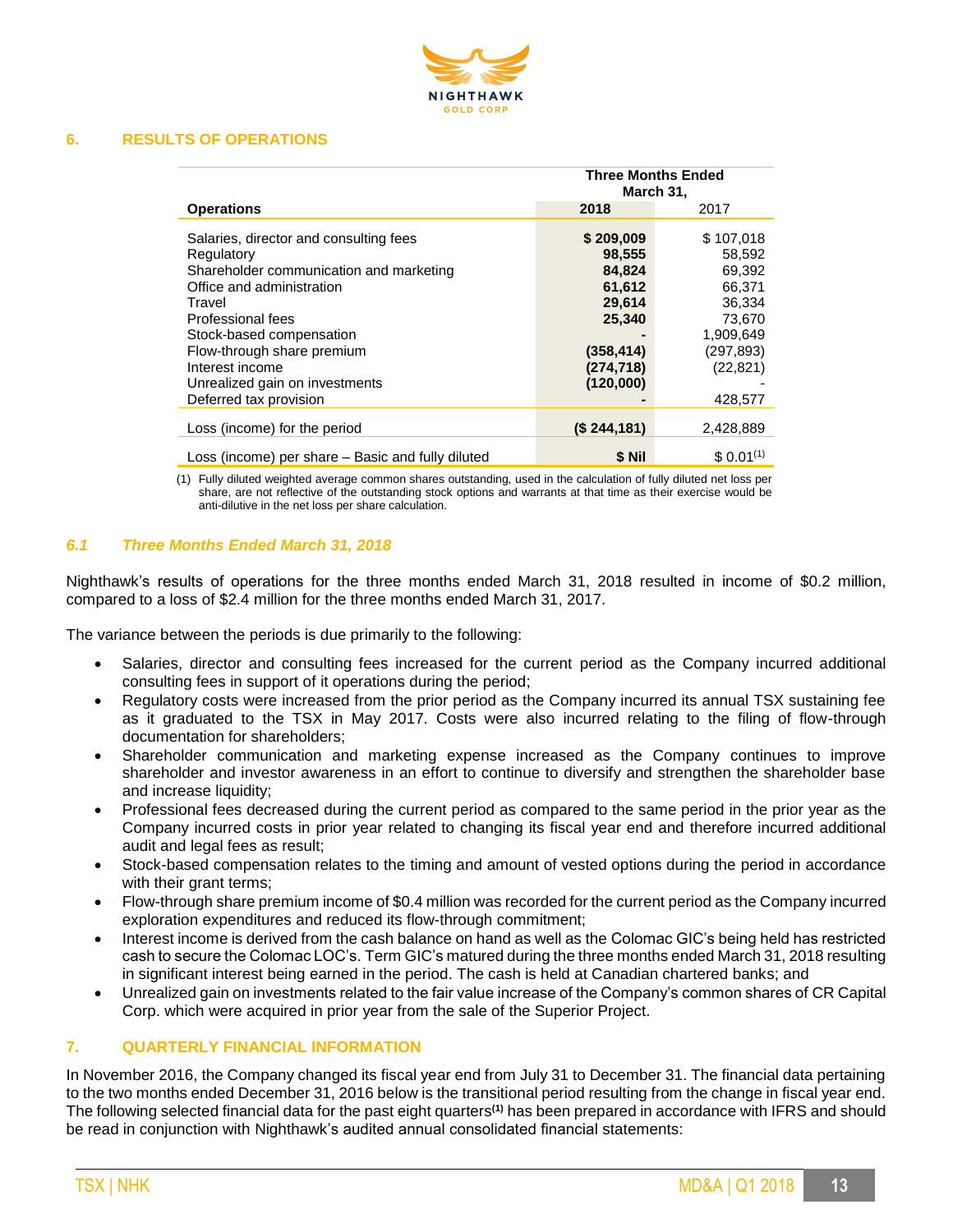

| <b>Operations</b>                               | <b>Quarter Ended</b><br>Jun. 30, 2017 | <b>Quarter Ended</b><br>Sep. 30, 2017 | <b>Quarter Ended</b><br>Dec. 31, 2017          | <b>Quarter Ended</b><br>Mar. 31, 2018 |
|-------------------------------------------------|---------------------------------------|---------------------------------------|------------------------------------------------|---------------------------------------|
| Operating expenses                              | \$495,415                             | \$441,440                             | \$411,504                                      | \$508,951                             |
| Stock-based compensation                        | 2,499                                 |                                       |                                                |                                       |
| Interest income                                 | (48, 812)                             | (32,012)                              | (23, 032)                                      | (274, 718)                            |
| Flow-through share premium                      | (901, 490)                            | (1,076,683)                           | (154, 811)                                     | (358, 414)                            |
| Gain on sale of mineral property                |                                       | (180,000)                             |                                                |                                       |
| Unrealized loss (gain) on marketable securities |                                       |                                       | 10,000                                         | (120,000)                             |
| Deferred tax provision (recovery)               | 1,334,259                             | 643.274                               | (231,792)                                      |                                       |
| Net loss (income)                               | \$881,871                             | (\$203,981)                           | \$11,689                                       | (\$244,181)                           |
| Net loss per share                              | $$0.01^{(2)}$                         | \$Nil <sup>(2)</sup>                  | \$Nil <sup>(2)</sup>                           | \$Nil                                 |
| Cash and cash equivalents                       | \$34,254,829                          | \$27,644,823                          | \$26,095,840                                   | \$25,216,097                          |
| Other current assets                            | 1,127,090                             | 1,357,097                             | 849,541                                        | 1,129,502                             |
| Restricted cash                                 | 4,479,000                             | 4,479,000                             | 4,479,000                                      | 4,479,000                             |
| <b>Exploration and evaluation assets</b>        | 47,708,031                            | 52,683,343                            | 53,333,900                                     | 54,912,628                            |
| <b>Total Assets</b>                             | \$87,568,950                          | \$86,164,263                          | \$84,758,281                                   | \$85,737,227                          |
| Flow-through share premium liability            | \$3,685,143                           | \$2,608,460                           | \$2,453,649                                    | \$2,095,235                           |
| Provision for service obligation                | 3,012,314                             | 3,012,314                             | 3,012,314                                      | 3,012,314                             |
| Reclamation provision                           | 401,150                               | 401,150                               | 401,150                                        | 401,150                               |
| Deferred tax liability                          | \$4,175,032                           | \$4,739,002                           | \$4,507,210                                    | \$4,507,210                           |
|                                                 |                                       |                                       |                                                |                                       |
|                                                 |                                       |                                       |                                                |                                       |
| <b>Operations</b>                               | <b>Quarter Ended</b><br>Jul. 31, 2016 | <b>Quarter Ended</b><br>Oct. 31, 2016 | 2 Months Ended<br>Dec. 31, 2016 <sup>(1)</sup> | <b>Quarter Ended</b><br>Mar. 31, 2017 |
| Operating expenses                              | \$90,381                              | \$222,395                             | \$315,431                                      | \$411,377                             |
| Stock-based compensation                        | 440,926                               | 38,978                                | 9,676                                          | 1,909,649                             |
| Write-down of exploration and evaluation assets | 5,932,348                             |                                       |                                                |                                       |
| Interest and accretion expense                  | 146,762                               |                                       |                                                |                                       |
| Interest income                                 | (8,636)                               | (8,751)                               | (18, 220)                                      | (22, 821)                             |
| Flow-through share premium                      |                                       |                                       | (824, 945)                                     | (297, 893)                            |
| Deferred tax provision (recovery)               | 308,760                               |                                       | 684,919                                        | 428,577                               |
| <b>Net loss</b><br>Net loss per share           | \$6,848,069<br>$$0.07^{(2)}$$         | \$252,622<br>\$Nil(2)                 | \$166,861<br>\$Nil <sup>(2)</sup>              | \$2,428,889<br>$$0.01^{(2)}$          |
|                                                 |                                       |                                       |                                                |                                       |
| Cash and cash equivalents                       | \$8,199,849                           | \$4,630,594                           | \$14,324,806                                   | \$37,091,015                          |
| Other current assets                            | 783,657                               | 968,642                               | 783,551                                        | 848,117                               |
| Restricted cash                                 | 4,479,000                             | 4,479,000                             | 4,479,000                                      | 4,479,000                             |
| <b>Exploration and evaluation assets</b>        | 39,353,425                            | 41,502,889                            | 41,676,278                                     | 43,806,658                            |
| <b>Total Assets</b>                             | \$52,815,931                          | \$51,581,125                          | \$61,263,635                                   | \$86,224,790                          |
| Flow-through share premium liability            | \$1,250,000                           | \$1,250,000                           | \$2,040,440                                    | \$4,586,633                           |
| Provision for service obligation                | 3,012,314                             | 3,012,314                             | 3,012,314                                      | 3,012,314                             |
| Reclamation provision<br>Deferred tax liability | 401,150<br>\$2,288,290                | 401,150<br>\$2,288,290                | 401,150<br>\$2,840,773                         | 401,150<br>\$2,840,773                |

(1) The Company changed its fiscal year end from July 31 to December 31 and so the transitional fiscal year ended December 31, 2016 is for a five month period. Therefore the quarterly financial information reflects a 2-month stub period.

(2) Fully diluted weighted average common shares outstanding, used in the calculation of fully diluted net loss per share, are not reflective of the outstanding stock options and warrants at that time as their exercise would be anti-dilutive in the net loss per share calculation.

The Company has not paid any dividends.

Operating expenses include salaries, director and consulting fees, shareholder communication and marketing, travel, office and administrative costs, regulatory and professional fees. Variances in operating expenses over the previous quarters related to office and administrative costs, professional and consulting fees, which varied based upon the scope of each exploration season and as well as timing of financing activities. Moving forward over the next year, it is expected that monthly operating expenses will be approximately \$111,000, before considering certain one-time costs, as exploration activities will focus on the Indin Lake Gold Property.

Stock-based compensation expense is a result of the timing of vested stock options fair valued using the Black-Scholes option pricing model.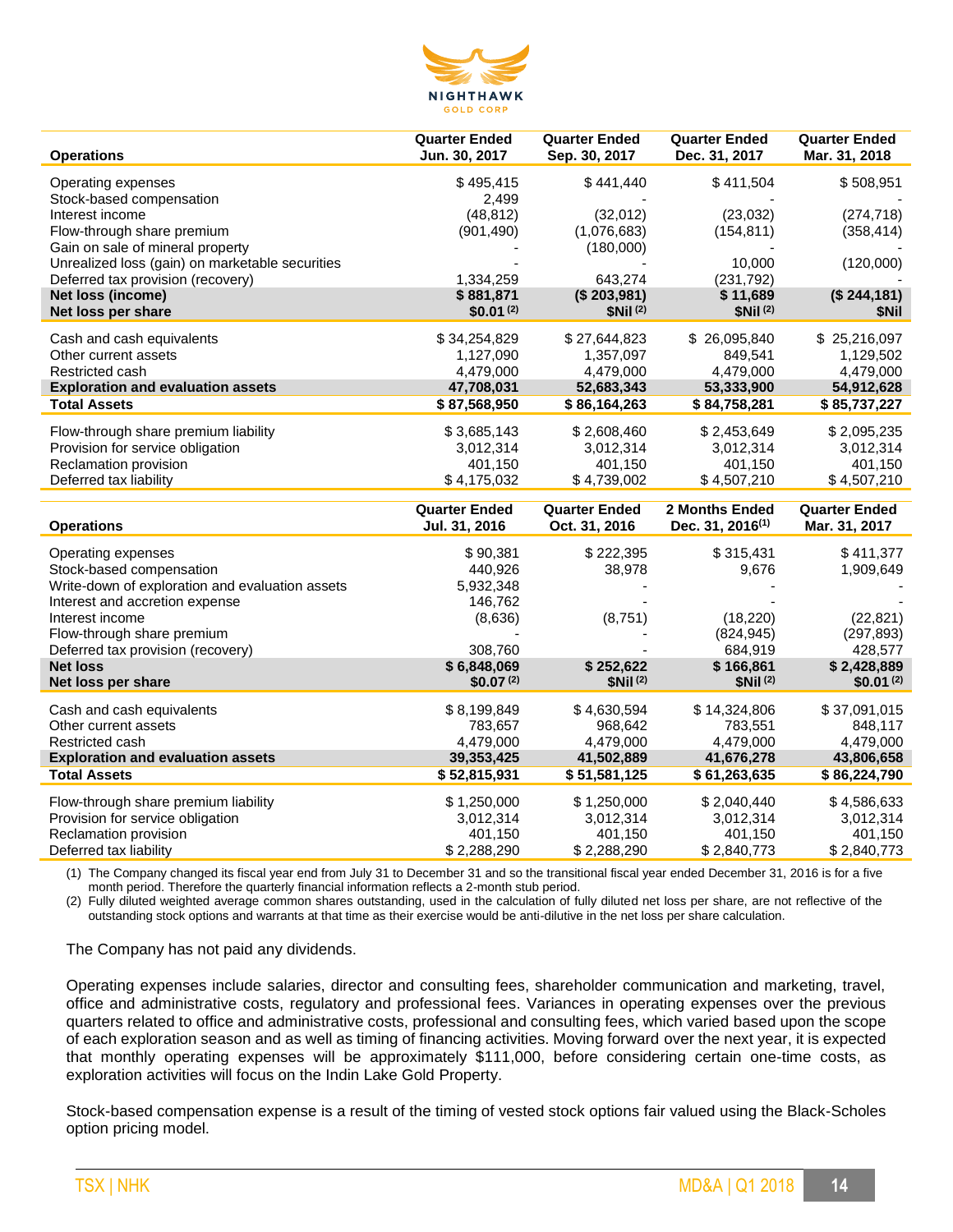

The deferred income tax provision (recovery) recorded through the periods is mainly a result of differences between the accounting and tax values of assets recognized on the consolidated statement of financial position.

The major variances in cash and cash equivalents and total assets are mainly attributable to equity and debt placements and the funding of exploration activities as well as professional fees, consulting fees, travel and office and administrative expenses. The Company is in the exploration stage and therefore does not generate any operating revenue. The other variances also relate to the restricted cash posted as security under the Colomac Agreement (see Section 2.1 – Acquisitions for further details).

The variance in exploration and evaluation assets is primarily a result of the option payment and acquisition costs incurred under mineral property option agreements as well as capitalized exploration costs and write-downs. Exploration and evaluation assets are analyzed each period end to determine whether any write-downs are necessary. As a result, exploration and evaluation asset write-downs occur on an irregular basis.

The major variances in non-current liabilities are mainly attributable to the debt financing of Secured Notes as well as the provision for service obligation, which was incurred as a result of the acquisition of Colomac (see Section 5 – Service Obligation Under Terms of Colomac Agreement for further details).

# **8. LIQUIDITY AND CAPITAL RESOURCES**

The Company is wholly dependent on equity or debt financing to complete the exploration and development of its mineral properties. There can be no assurance that financing, whether debt or equity, will be available to Nighthawk in the amount required at any particular time or for any particular period, or, if available, that such financing can be obtained on terms satisfactory to Nighthawk (see Section 13.6 – Risk Factors). Nighthawk has not generated any revenue from operations and does not expect to generate any such revenue in its next fiscal year.

The working capital balance at March 31, 2018 was \$25.1 million (including cash of \$25.2 million). At March 31, 2018, long-term assets primarily included exploration and evaluation assets of \$54.9 million and restricted cash of \$4.5 million; long-term liabilities primarily consisted of a deferred income tax liability of \$4.5 million, a provision for service obligation of \$3.0 million (see Section 2.1 – Acquisitions and Section 5 – Service Obligation Under Terms of Colomac Agreement), and a flow-through share premium liability of \$2.1 million. The Company's flow-through expenditure commitment of \$8.5 million at March 31, 2018 is to be expended by December 31, 2018.

Funds from further debt and equity financings may be used to fund future drill programs; reclamation consulting work to be carried out to satisfy the service obligation under the terms of the Colomac Agreement; and general working capital purposes. Potential proceeds may be received from warrant and stock option exercises as well as the potential recovery of restricted cash being held as letters of credit (securing the service obligation under the Colomac Agreement).

The Company had no off balance sheet arrangements as at March 31, 2018.

# **9. SIGNIFICANT ACCOUNTING POLICIES**

These condensed interim consolidated financial statements are presented in Canadian dollars and have been prepared in accordance with IFRS and International Financial Reporting Interpretations Committee ("**IFRIC**") interpretations as issued by the International Accounting Standards Board ("**IASB**") and have been consistently applied to all the periods presented. Nighthawk is in the exploration stage and is subject to risks and challenges similar to companies in a comparable stage. As a result of these circumstances, there is significant doubt as to the appropriateness of the going concern presumption. There is no assurance that Nighthawk's funding initiatives will continue to be successful and these financial statements do not reflect the adjustments to the carrying values of assets and liabilities and the reported expenses and balance sheet classifications that would be necessary were the going concern assumption inappropriate. These adjustments could be material.

The Company's significant accounting policies are summarized in note 3 to the audited annual consolidated financial statements for the five month transitional fiscal year ended December 31, 2017. The policies described below, and estimates related to them, have the most significant effect in preparation and presentation of Nighthawk's consolidated financial statements.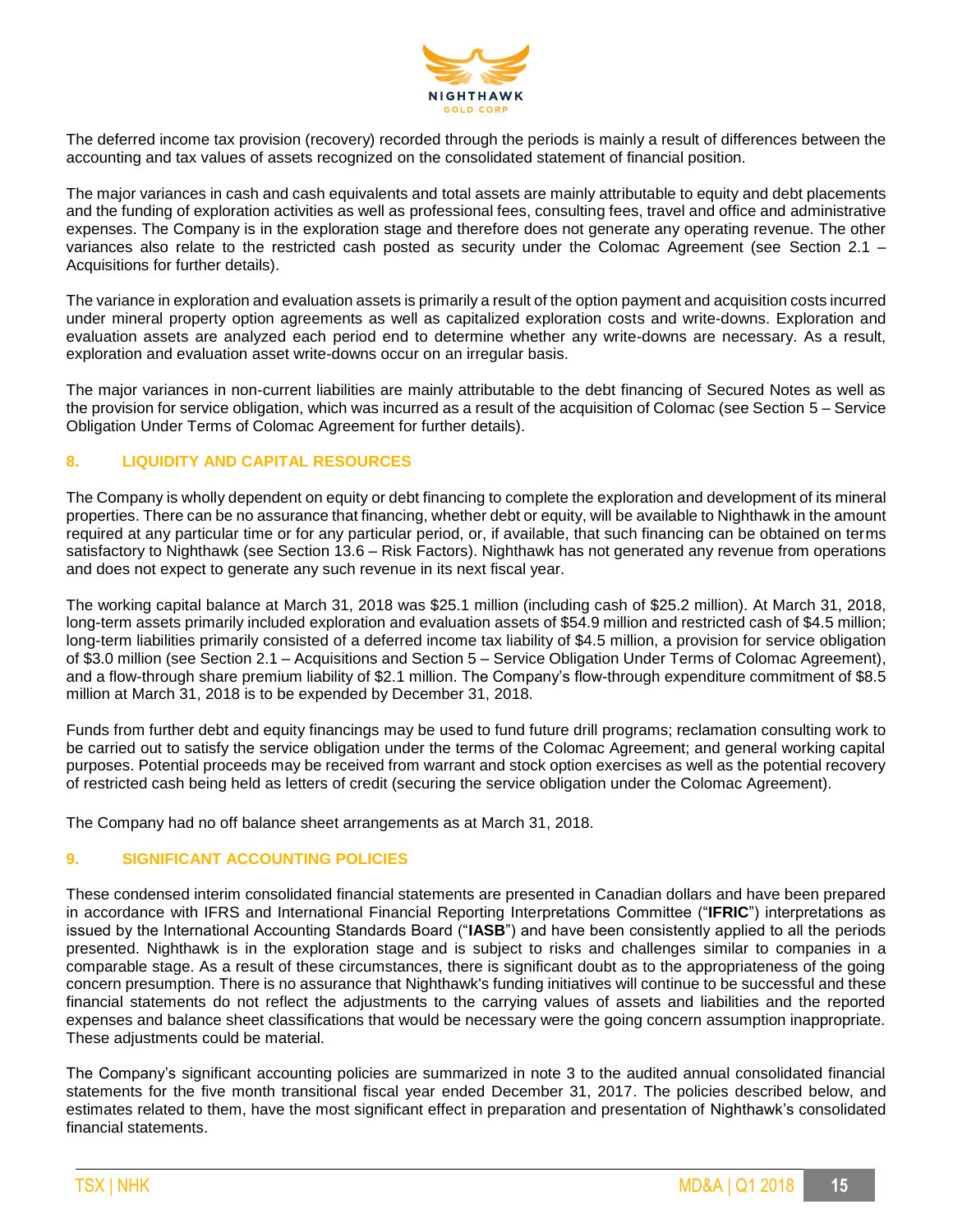

# *9.1 Exploration and Evaluation Assets*

Exploration and evaluation costs, which are intangible costs, including the costs of acquiring claims, are capitalized as exploration and evaluation assets on an area of interest basis pending determination of the technical feasibility and the commercial viability of the project. Capitalized costs include costs directly related to exploration and evaluation activities in the area of interest. General and administrative costs are only allocated to the asset to the extent that those costs can be directly related to operational activities in the relevant area of interest. When a claim is relinquished or a project is abandoned, the related costs are recognized in profit or loss immediately.

Exploration and evaluation assets are assessed for impairment if (i) sufficient data exists to determine technical feasibility and commercial viability, and (ii) facts and circumstances suggest that the carrying amount exceeds the recoverable amount. For the purposes of impairment testing, exploration and evaluation assets are allocated to cash generating units to which the exploration activity relates. The cash generating unit shall not be larger than the area of interest.

Once the technical feasibility and commercial viability of the extraction of mineral resources in an area of interest are demonstrable, exploration and evaluation assets attributable to that area of interest are first tested for impairment and then reclassified from intangible assets to mining property and development assets within property, plant and equipment.

Ownership in mineral properties involves certain risks due to the difficulties in determining the validity of certain claims as well as the potential for problems arising from the frequently ambiguous conveyance history characteristics of many mining interests. The Company has investigated the ownership of its mineral properties and, to the best of its knowledge, ownership of its interests are in good standing.

# *9.2 Share-Based Payment Transactions*

The grant date fair value of share-based payment awards granted to employees is recognized as an employee expense or capitalized to exploration and evaluation assets for grants to individuals working directly on mineral properties with a corresponding increase in equity, over the period that the employees unconditionally become entitled to the awards. The amount recognized as an expense is adjusted to reflect the number of awards for which the related service and nonmarket vesting conditions are expected to be met, such that the amount ultimately recognized as an expense is based on the number of awards that do meet the related service and non-market performance conditions at the vesting date. For share-based payment awards with non-vesting conditions, the grant date fair value of the share-based payment is measured to reflect such conditions and there is no adjustment for differences between expected and actual outcomes. Fair values of share-based payments (including stock options) are determined based on estimated fair values at the time of grant using the Black-Scholes option pricing model.

The fair value of the amount payable to employees in respect of share appreciation rights, which are settled in cash, is recognized as an expense with a corresponding increase in liabilities, over the period that the employees unconditionally become entitled to payment. The liability is remeasured at each reporting date and at settlement date. Any changes in the fair value of the liability are recognized as personnel expense in profit or loss.

Share-based payment arrangements in which the Company receives goods or services as consideration for its own equity instruments are accounted for as equity-settled share-based payment transactions, regardless of how the equity instruments are obtained by the Company.

#### *9.3 Flow-through Shares*

The Company finances a portion of its exploration activities through the issue of flow-through shares, which transfer the tax deductibility of exploration expenditures to the investor. To the extent that the Company issues common shares to subscribers on a flow-through basis at a premium to the market value of non-flow-through common shares, any such premium is recorded as a liability on Nighthawk's consolidated statement of financial position at the time of subscription. This liability is reduced, on a pro-rata basis, as the Company fulfills its expenditure renunciation obligation associated with such flow-through share issuances, with an offsetting amount recognized as income.

A deferred income tax liability equal to the tax value of flow-through expenditures renounced is recognized once the Company has fulfilled its obligations associated with the renunciation of the related flow-through expenditures. In respect of a retrospective renunciation, such obligation is considered to have been fulfilled once related renunciation filings have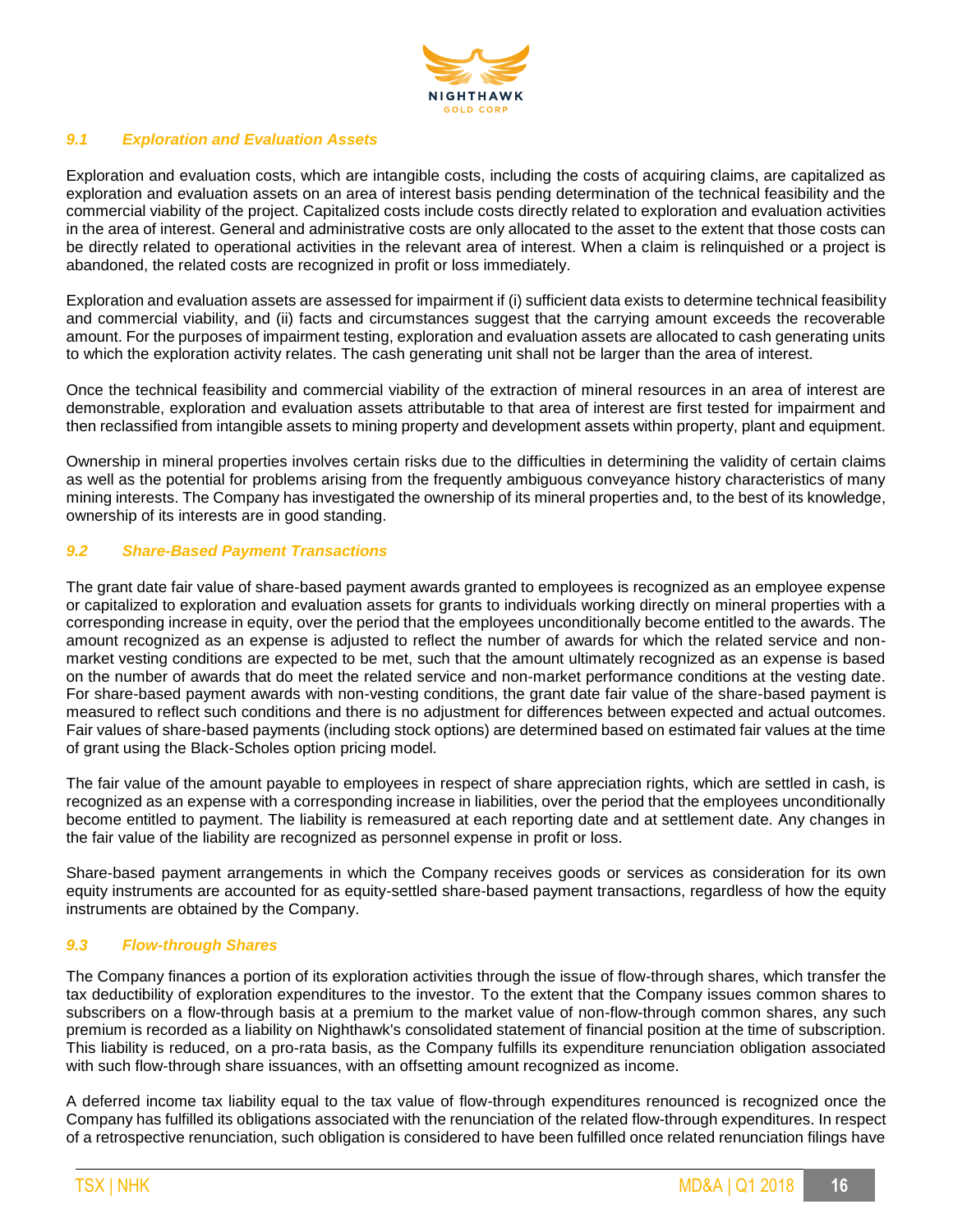

been made with the appropriate taxation authorities. In respect of prospective renunciation (i.e. a look-back renunciation), the obligation is considered to be fulfilled once related flow-through expenditures have been incurred.

# **10. CRITICAL ACCOUNTING ESTIMATES AND SIGNIFICANT JUDGEMENTS**

The preparation of the condensed interim consolidated financial statements requires management to make certain estimates and assumptions that affect the reported amounts of assets and liabilities at the date of the financial statements and reported amounts of revenues and expenses during the reporting period. Actual outcomes could differ from these estimates. The condensed interim consolidated financial statements include estimates, which by their nature are uncertain. The impacts of such estimates are pervasive throughout the condensed interim consolidated financial statements, and may require accounting adjustments based on future occurrences. Revisions to accounting estimates are recognized in the period in which the estimate is revised and future periods if the revision affects both current and future periods. These estimates are based on historical experience, current and future economic conditions and other factors, including expectations of future events that are believed to be reasonable under the circumstances.

Significant assumptions about the future and other sources of estimation uncertainty that management has made at the statement of financial position reporting date, that could result in a material adjustment to the carrying amounts of assets and liabilities, in the event that actual results differ from assumptions made, relate to, but are not limited to, the following:

- The Company assesses the carrying value of exploration and evaluation assets at each reporting period to determine whether any indication of impairment exists. When an impairment exists, the calculation of recoverable amount requires the use of estimates and assumptions such as long-term commodity prices, discount rates, recoverable metals, and operating performance;
- The calculation of the fair value of warrants, broker warrants and stock options issued requires the use of estimates in the Black-Scholes option pricing valuation model;
- The calculation of the reclamation liability and provision for service obligation, being the present value of the estimated costs to restore the properties, are discounted at rates which reflect the current market assessments and the risks specific to the liability. The calculation requires management to estimate the total restoration costs, timing of remediation and an appropriate discount rate; and
- Valuation of deferred income taxes.

# **11. ACCOUNTING ISSUES**

## *11.1 MANAGEMENT OF CAPITAL RISK*

The objective when managing capital is to safeguard Nighthawk's ability to continue as a going concern, so that it can continue to provide adequate returns to shareholders, benefits to other stakeholders and to have sufficient funds on hand to meet its exploration and development plans to ensure the ongoing growth of the business.

The Company considers its shareholders' equity, cash and equivalents as capital, manages the capital structure, and makes adjustments to it in light of changes in economic conditions and the risk characteristics of the underlying assets. In order to maintain or adjust capital structure, the Company may issue new shares through private placements, repurchase shares, sell assets, incur debt, or return capital to shareholders. The working capital balance at March 31, 2018 was \$25.1 million. The timing and extent of the future drill programs may depend on its ability to further access the capital markets in order to raise the necessary funds required to carry out such a program. Actual funding requirements may vary from those planned due to a number of factors, including the progress of exploration and development activities. Due to the cyclical nature of the industry, there is no guarantee that when the Company needs to raise capital, there will be access to funds at that time and there is no assurance that funding initiatives will continue to be successful to fund its future exploration activities.

#### *11.2 MANAGEMENT OF FINANCIAL RISK*

The Company is exposed to various financial instrument risks and assesses the impact and likelihood of this exposure. These risks include fair value of financial instruments and commodity price risk. Where material, these risks are reviewed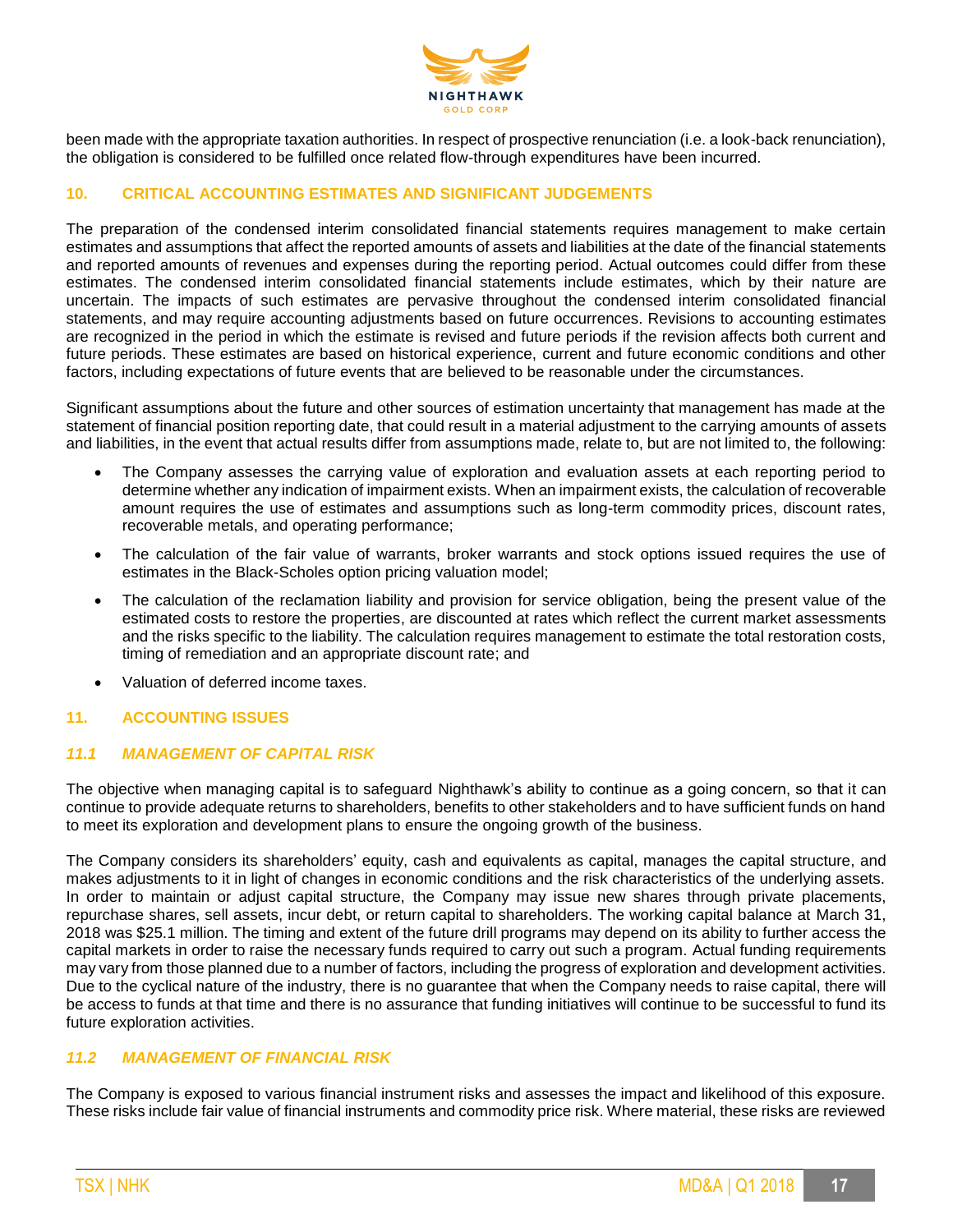

and monitored by the Board of Directors and they are more fully described in note 13 to the unaudited condensed interim consolidated financial statements for the three months ended March 31, 2018.

# *11.3 CHANGES IN ACCOUNTING POLICIES*

The Company has adopted the following standard during the three months ended March 31, 2018:

IFRS 9 - Financial Instruments - The IASB issued IFRS 9 in October 2010 and will replace IAS 39, Financial Instruments: Recognition and Measurement. IFRS 9 uses a single approach to determine whether a financial asset is measured at amortized cost or fair value, replacing the multiple rules in IAS 39. The approach in IFRS 9 is based on how an entity manages its financial instruments in the context of its business model and the contractual cash flow characteristics of the financial assets. Most of the requirements in IAS 39 for classification and measurement of financial liabilities were carried forward unchanged to IFRS 9. The new standard also requires a single impairment method to be used, replacing the multiple impairment methods in IAS 39. The effective date for the application of IFRS 9 is January 1, 2018. Nighthawk's adoption of IFRS 9 did not have a material financial impact upon the condensed interim consolidated financial statements.

#### *11.4 RECENT ACCOUNTING PRONOUNCEMENTS*

Certain pronouncements were issued by the IASB or the International Financial Reporting Interpretations Committee that are mandatory for accounting periods after March 31, 2018 or later periods. Many are not applicable or do not have a significant impact to Nighthawk and have been excluded from the discussion below. The following has not yet been adopted and is being evaluated to determine the impact on Nighthawk.

In January 2016, the International Accounting Standards Board (IASB) issued a new International Financial Reporting Standard (IFRS) on lease accounting which was incorporated into Part I of the CPA Canada Handbook – Accounting by the Accounting Standards Board (AcSB) in June 2016. IFRS 16 supersedes IAS 17 Leases, IFRIC 4 Determining Whether an Arrangement Contains a Lease, SIC-15 Operating Leases - Incentives and SIC-27 Evaluating the Substance of Transactions Involving the Legal Form of a Lease. IFRS 16 introduces a single lessee accounting model that requires a lessee to recognize assets and liabilities for all leases with a term of more than 12 months, unless the underlying asset is of low value. Lease assets and liabilities are initially recognized on a present value basis and subsequently, similarly to other non-financial assets and financial liabilities, respectively. The lessor accounting requirements are substantially unchanged and, accordingly, continue to require classification and measurement as either operating or finance leases. The new standard also introduces detailed disclosure requirements for both the lessee and lessor. The new standard is effective for annual periods beginning on or after January 1, 2019. Earlier application is permitted for entities that also apply IFRS 15 Revenue from Contracts with Customers. Nighthawk's adoption of IFRS 16 will not have a material financial impact upon the audited consolidated financial statements.

#### **12. OUTSTANDING SHARE DATA**

|                                                             | <b>Number of Shares</b> |
|-------------------------------------------------------------|-------------------------|
| Common shares outstanding - December 31, 2017               | 188,541,010             |
| Issuance of common shares on exercise of stock options      | 64,986                  |
| Common shares outstanding - March 31, 2018 and May 14, 2018 | 188,605,996             |
| Unexercised March 2017 Broker Warrants (exercise \$0.70)    | 754.631                 |
| Unexercised March 2017 Warrants (exercise \$1.10)           | 15,911,042              |
| Unexercised stock options (avg exercise \$0.48)             | 12,406,294              |
| Fully diluted common shares outstanding - May 14, 2018      | 217,677,963             |

#### *12.1 COMMON SHARES*

The Company has authorized share capital consisting of an unlimited number of common shares.

#### *12.2 WARRANTS*

At March 31, 2018, 15,911,042 March 2017 Warrants and 754,631 March 2017 Broker Warrants remain outstanding.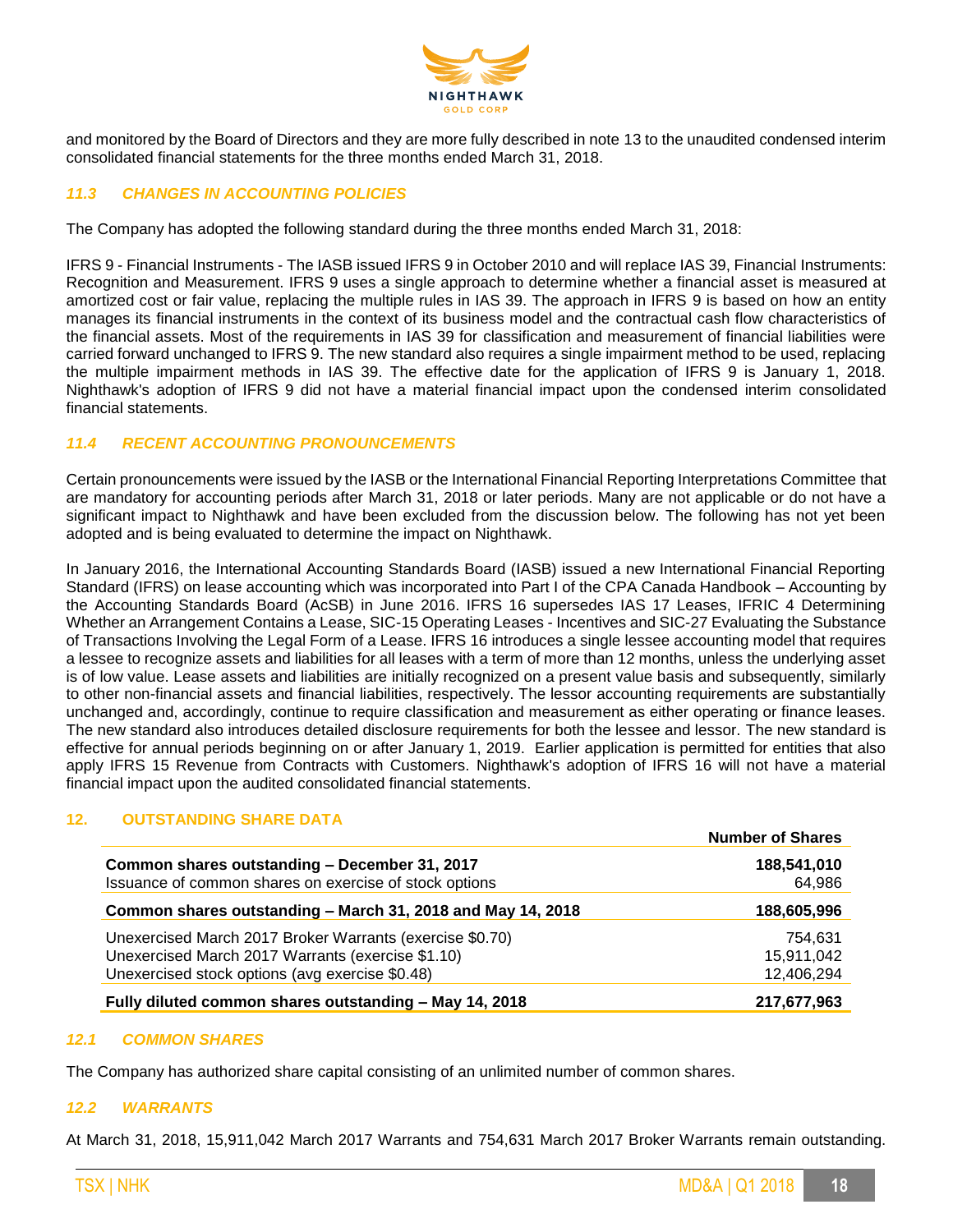

The March 2017 Warrants are exercisable at \$1.10 until September 2, 2018 and the March 2017 Broker Warrants are exercisable at \$0.70 until September 2, 2018.

# *12.3 STOCK OPTIONS*

Nighthawk has a stock option plan (the "**Plan**") under which stock options may be granted to Directors, Officers, employees, consultants and consultant companies. The Plan: (i) provides that the number of common shares reserved for issuance, within a one year period, to any one optionee, shall not exceed 5% of the outstanding common shares; (ii) provides the maximum number of common shares reserved for issuance pursuant to options granted to insiders may not exceed 10%; (iii) and contains other provisions to ensure the Plan is compliant with stock exchange regulations. The options granted vest immediately or as otherwise determined by the Board of Directors.

During the three months ended March 31, 2018, 64,986 were exercised. The following stock options remained outstanding at March 31, 2018:

| <b>Grant date</b> | <b>Options</b><br>outstanding | <b>Options</b><br>exercisable | <b>Exercise</b><br>price | <b>Weighted average</b><br>remaining life (Years) |
|-------------------|-------------------------------|-------------------------------|--------------------------|---------------------------------------------------|
|                   |                               |                               |                          |                                                   |
| July 15, 2013     | 490,000                       | 490,000                       | \$0.60                   | 0.3                                               |
| November 29, 2013 | 364,000                       | 364,000                       | \$0.50                   | 0.7                                               |
| March 12, 2014    | 276,193                       | 276,193                       | \$0.46                   | 1.0                                               |
| June 10, 2014     | 568.634                       | 568.634                       | \$0.61                   | 1.2                                               |
| August 12, 2014   | 162.467                       | 162,467                       | \$0.61                   | 1.4                                               |
| December 17, 2014 | 1.850.000                     | 1,850,000                     | \$0.34                   | 1.8                                               |
| December 1, 2015  | 1.665.000                     | 1.665.000                     | \$0.15                   | 2.7                                               |
| June 8, 2016      | 2.430.000                     | 2.430.000                     | \$0.25                   | 3.2                                               |
| July 4, 2016      | 450,000                       | 450,000                       | \$0.37                   | 3.3                                               |
| March 20, 2017    | 4,150,000                     | 4,150,000                     | \$0.80                   | 4.0                                               |
|                   | 12,406,294                    | 12,406,294                    | \$0.49                   | 2.8                                               |

#### **13. OTHER INFORMATION**

#### *13.1 CONTRACTUAL COMMITMENTS*

Nighthawk does not have any commitments for material exploration expenditures, although it may acquire other properties and enter into other joint venture agreements in accordance with its business plan.

Nighthawk committed to perform reclamation services on three other sites within the Indin Lake Gold Property land package which are the responsibility of AANDC, being the Diversified, Chalco Lake, and Spider Lake sites. In consideration for the conveyance of the Colomac claims and leases, the Company committed to perform reclamation services on three other sites within the Indin Lake Gold Property land package which are the responsibility of AANDC, as further described in Section 2.1 – Acquisitions. At March 31, 2018, the remaining service obligation was \$3.0 million. At any time, the Company may terminate its service obligation but as a consequence would relinquish any amount of the Colomac GIC still being held as security against the Colomac LOC's at that time.

Upon acquisition of the Damoti, the Damoti Reclamation Obligation existed. At the time of acquisition, the estimated cost of the Damoti Reclamation Obligation could not be reliably measured. Nighthawk has since carried out environmental assessments using a third party specialist and estimated the cost of the Damoti Reclamation Obligation to be \$0.4 million. The Company posted two irrevocable standby letters of credit with a Canadian chartered bank in the amount of \$0.5 million to provide security under its land use permit and water access licence for the Damoti Reclamation Obligation as well as with respect to its exploration activities relating to the Indin Lake Gold Property.

As of March 31, 2018, the Company had \$8.5 million of flow-through expenditure obligations remaining from the March 2017 financing. This flow-through expenditure commitment must be expended by December 31, 2018.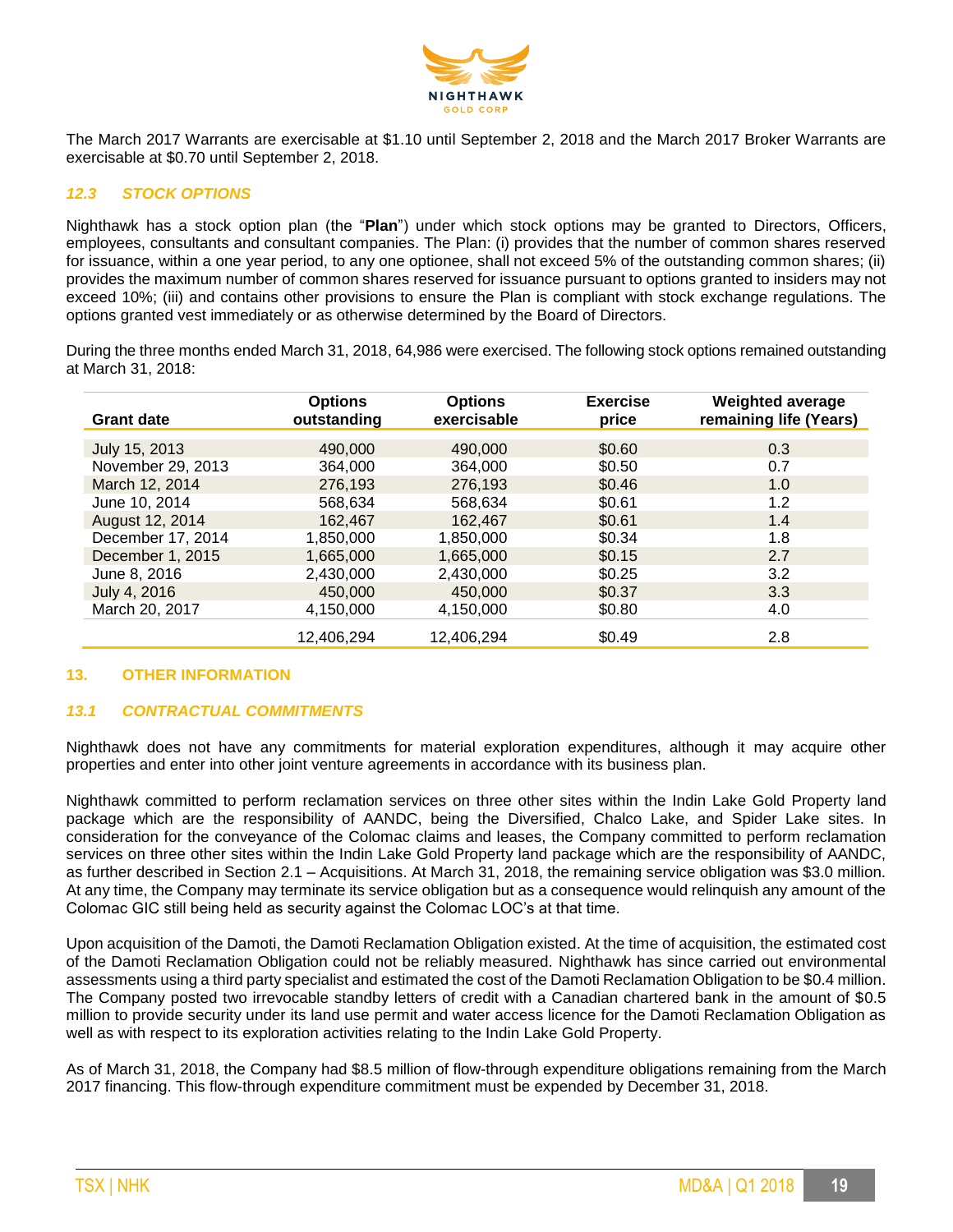

## *13.2 DISCLOSURE CONTROLS AND PROCEDURES*

The Chief Executive Officer and Chief Financial Officer have evaluated the effectiveness of the design and operation of disclosure controls and procedures as of March 31, 2018. Based on this evaluation, the Chief Executive Officer and Chief Financial Officer have concluded that disclosure controls and procedures are effective to ensure that information required to be disclosed in reports filed or submitted under Canadian securities legislation are reported within the time periods specified in those rules.

#### *13.3 INTERNAL CONTROL OVER FINANCIAL REPORTING*

The Chief Executive Officer and Chief Financial Officer are responsible for establishing and maintaining adequate internal control over financial reporting. Under the supervision of the Chief Financial Officer, internal control over financial reporting is a process designed to provide reasonable assurance regarding the reliability of financial reporting and the preparation of financial statements for external purposes in accordance with IFRS. There has been no change in internal control procedures during the three months ended March 31, 2018 that would materially affect, or reasonably likely to materially affect, the internal control over financial reporting.

#### *13.4 LIMITATIONS OF CONTROLS AND PROCEDURES*

The Chief Executive Officer and Chief Financial Officer believe that any disclosure controls and procedures or internal controls over financial reporting, no matter how well conceived and operated, can provide only reasonable, not absolute, assurance that the objectives of the control system are met. Further, the design of a control system must reflect the fact that there are resource constraints, and the benefits of controls must be considered relative to their costs. Because of the inherent limitations in all control systems, they cannot provide absolute assurance that all control issues and instances of fraud, if any, within the Company have been prevented or detected. These inherent limitations include the realities that judgments in decision making can be faulty, and that breakdowns can occur because of simple error or mistake. Additionally, controls can be circumvented by the individual acts of some persons, by collusion of two or more people, or by unauthorized override of the control. The design of any systems of controls also is based in part upon certain assumptions about the likelihood of future events, and there can be no assurance that any design will succeed in achieving its stated goals under all potential future conditions. Accordingly, because of the inherent limitations in a cost effective control system, misstatements due to error or fraud may occur and not be detected.

#### *13.5 RELATED PARTY TRANSACTIONS*

Transactions for the three months ended March 31, 2018 are disclosed and explained in note 11 to the audited consolidated financial statements for the three months ended March 31, 2018, which accompanies this MD&A.

During the three months ended March 31, 2018, Nighthawk paid geological consulting fees of \$60,000 (three months ended March 31, 2017 - \$55,000) to Byron Geological Inc., a company controlled by Dr. Michael Byron, the President, Chief Executive Officer, Chief Geologist and a Director of Nighthawk. At March 31, 2018, the balance owed was \$nil (December 31, 2017 - \$nil).

During the three months ended March 31, 2018, Nighthawk paid financial consulting fees of \$30,000 (three months ended March 31, 2017 - \$25,000) to 2245448 Ontario Inc., a company controlled by Michael Leskovec, the Chief Financial Officer of Nighthawk. At March 31, 2018, the balance owed was \$nil (December 31, 2017 - \$nil).

During the three months ended March 31, 2018, the Company paid rent and office costs of \$14,929 (three months ended March 31, 2017 - \$14,466) to 1249687 Ontario Ltd., a company controlled by Brent Peters, a director of the Company. At March 31, 2018, the balance owed was \$nil (December 31, 2017 - \$nil).

#### *13.6 RISK FACTORS*

Nighthawk is in the exploration stage and is subject to the risks and challenges similar to other companies in a comparable stage. Other than the risks relating to reliance on financing previously discussed, as well as those discussed elsewhere in this MD&A, the Company is subject to a number of risks and uncertainties which are not discussed in this MD&A. To properly understand such risks, readers are directed to the Company's AIF for the year ended December 31,